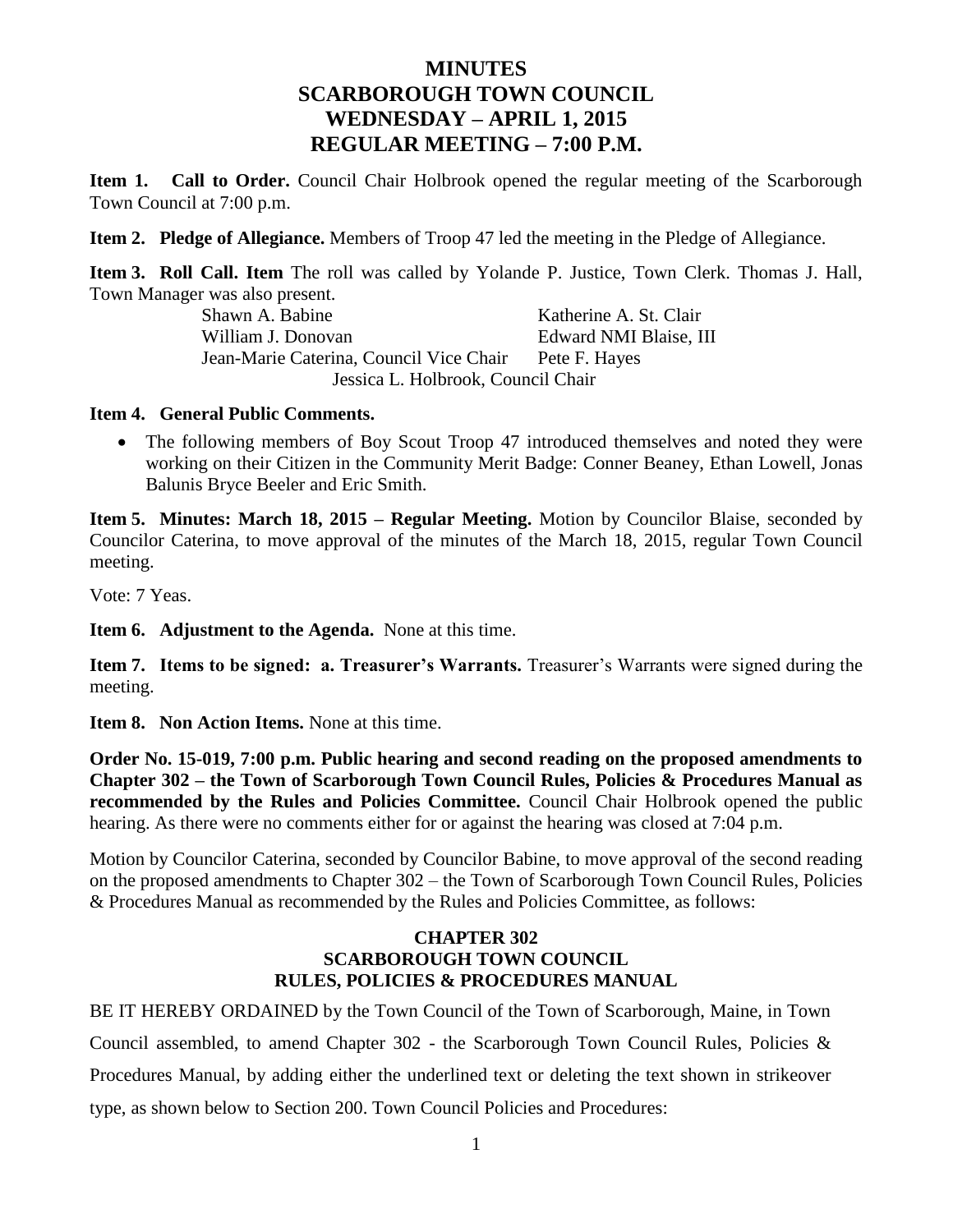1. Amend Subsection 201.0, as follows:

### **201.0 Appointments To Town Committees/Boards.**

Appointments to town committee/boards must go through a two-meeting process. Name(s) of individual(s) will be posted at one Council meeting and approved at the next Council meeting. Current members will serve until a replacement is named by the Appointments Committee and certified by the Council. The term for new appointees will be for one year unless otherwise determined by the Town Council. [amended 09/04/02]

2. Amend Subsection 202.3, as follows:

### **202.3: Decorum.**

Persons present at Council meetings are requested not to applaud or otherwise express approval or disapproval of any statements made or action taken at such meeting.

**202.3.a:** Citizens shall direct their remarks exclusively to the Council Chair unless the Chair allows otherwise. Citizens will strive to be accurate in their statements, and avoid personalities, and making personal, rude or provocative remarks. All statements should respect the dignity and seriousness of the proceeding. Citizens shall conduct themselves in a manner expected of all meeting participants. [amended 04/18/01]

**202.3.b.:**It shall be at the discretion of the Council Chair to ask any persons making in-appropriate statements, and/or conducting themselves in a disrespectful manner to cease such action or risk being asked to be seated or removed. [adopted  $10/21/09$ ]

Vote: 7 Yeas.

**Order No. 15-024, 7:00 p.m. Public hearing and action on the new request for a liquor license from Eva Tucci d/b/a Pleasant Hill Café, located at 132 Pleasant Hill Road.** Council Chair Holbrook opened the public hearing. As there were no comments either for or against, the hearing was closed at 7:07 p.m.

Motion by Councilor Caterina, seconded by Councilor Babine, to move approval action on the new request for a liquor license from Eva Tucci d/b/a Pleasant Hill Café, located at 132 Pleasant Hill Road.

Vote: 7 Yeas.

# **OLD BUSINESS:**

**Order No. 15-020. Second reading on the Bond Order for the 2015 Municipal and School Capital Improvement Projects.** Thomas J. Hall, Town Manager, gave a brief overview on this Order.

Motion by Councilor Babine, seconded by Councilor Hayes, to move approval of the second reading on the Bond Order for the 2015 Municipal and School Capital Improvement Projects, as follows:

#### **BOND ORDER FOR 2015 MUNICIPAL AND SCHOOL CAPITAL IMPROVEMENTS**

**BE IT ORDERED,** That under and pursuant to the provisions of Title 30-A, Sections 5721-5729 and 5772 of the Maine Revised Statutes, as amended, and the Charter of the Town of Scarborough, Maine, the following Municipal and School Capital Improvement Projects are hereby approved for funding:

| $2014 - 2015$ Municipal – Equipment         | <b>Amount to Bond</b> |
|---------------------------------------------|-----------------------|
| Software & Conversion                       | 40,500.00             |
| FD Major Apparatus Maint (refurb L 1/E6/E5) | 62,000.00             |
| F.D. Engine 3 Pumper (replacement schedule) | 585,000.00            |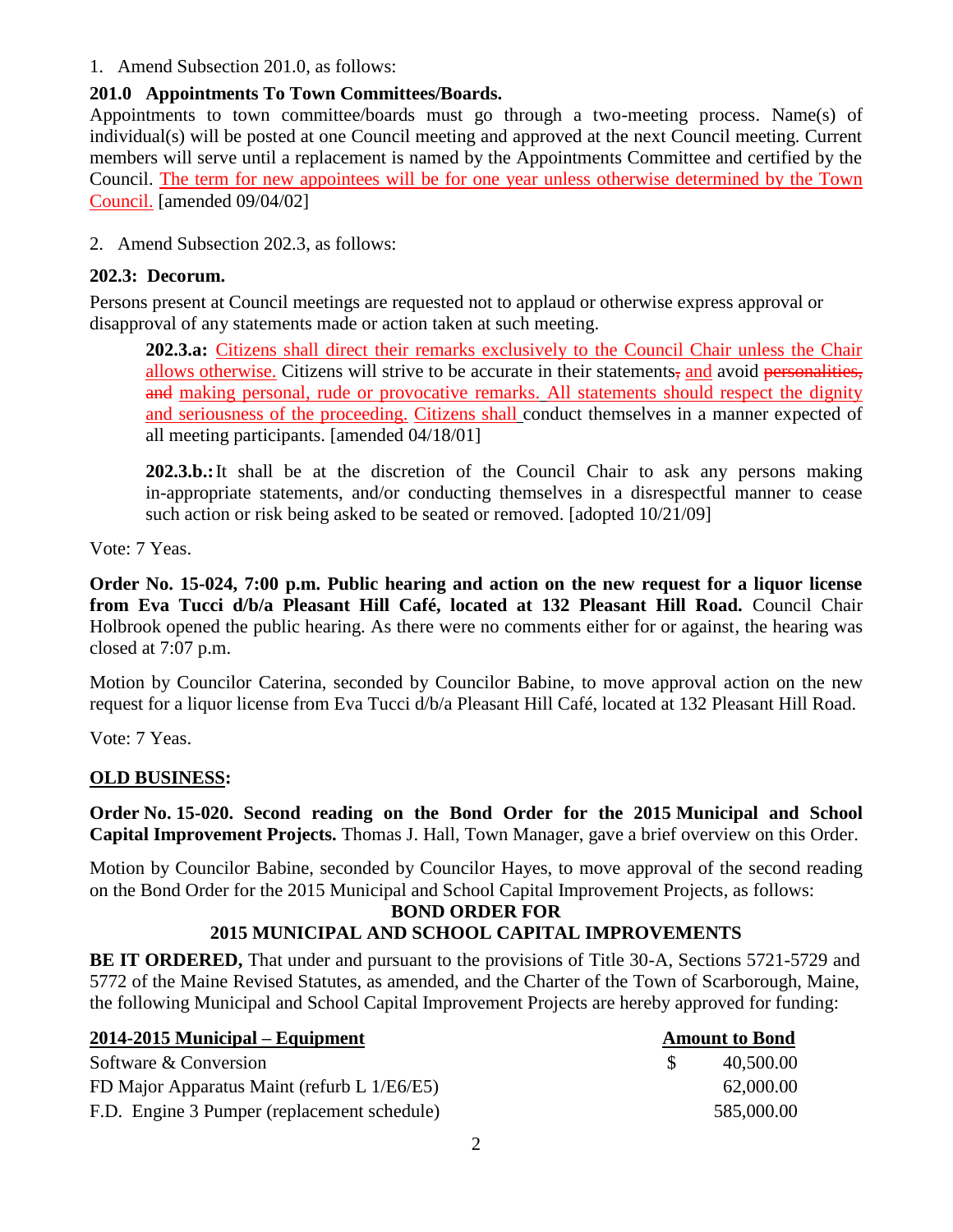| F.D. Lifepak Defibrillator/Monitor Replacement                 |                | 95,000.00         |
|----------------------------------------------------------------|----------------|-------------------|
| Plow Truck $#4017$                                             |                | 185,000.00        |
| Pickup Truck #4033                                             |                | 34,000.00         |
| <b>Additional Plow Truck</b>                                   |                | 170,000.00        |
|                                                                | $\mathbf{\$\}$ | 1,171,500.00      |
| 2014-2015 Municipal - Projects                                 |                |                   |
| MIS Town-Wide Desktop Replacement                              |                | 103,560.00        |
| OH Prof Building-PH III Waterproofing                          |                | 15,650.00         |
| Library Office Reconfiguration                                 |                | 125,000.00        |
| F.D. Major Station Maintenance Program                         |                | 248,150.00        |
| Mid-Level Road Rehabilitation (3 miles per year)               |                | 454,960.00        |
| Pleasant Hill Rd Reconstruct, Ph I (RR overpass)               |                | 700,000.00        |
|                                                                | \$             | 1,647,320.00      |
| 2014-2015 Municipal - Lease Equipment                          |                |                   |
| Electric Vehicle for Code Inspections                          |                | 6,000.00          |
| C.S. Replacement Tractor/Front Mount Broom                     |                | 15,650.00         |
| F.D. Replace Thermal Imaging Cameras                           |                | 29,430.00         |
| Traffic - Oak Hill Camera (Technology Upgrade)                 |                | 35,000.00         |
|                                                                | \$             | 86,080.00         |
| 2014-2015 Municipal - Lease Projects                           |                |                   |
| MIS Main Office 10 GB Switch                                   |                | 29,500.00         |
| MIS Backup Disaster Recovery System                            |                | 30,000.00         |
| Public Works Software Update                                   |                | 55,000.00         |
|                                                                | $\frac{1}{2}$  | 114,500.00        |
|                                                                |                |                   |
| 2014-2015 School Projects                                      |                |                   |
| <b>CIP Bus Purchase</b>                                        |                | 277,450.00        |
| DW Roofing                                                     |                | 35,000.00         |
| DW Movable Equipment-Machinery                                 |                | 30,000.00         |
| HS Auditorium Public Space                                     |                | 36,850.00         |
| <b>Facilities Support Equipment</b>                            |                | 111,000.00        |
|                                                                | $\frac{1}{2}$  | <u>490,300.00</u> |
| 2013-2014 Municipal - Projects                                 |                |                   |
| MIS Replacement Climate Control System                         |                | 45,000.00         |
|                                                                | \$             | <u>45,000.00</u>  |
| 2013-2014 Municipal - Equipment                                |                |                   |
| 2014 2ND0T KMBS BIZHUB 224E Copier Fin, Fire, Collectn, C Care |                | 20,700.00         |
| 2014 Fire Narrowband Radio/Munc Fire Alarm Upgrade             |                | 22,500.00         |
| 2014 Fire Replace Thermal Imaging Cameras                      |                | 27,550.00         |
| 2014 Police Cruiser Equipment                                  |                | 15,000.00         |
| 2014 Police Tactical Team Vests                                |                | 19,800.00         |
| 2014 Police Fire Alarm Digitizers                              |                | 72,500.00         |
| 2013 Public Works Heavy Truck Lifts                            |                | 66,250.00         |
|                                                                | \$             | <u>244,300.00</u> |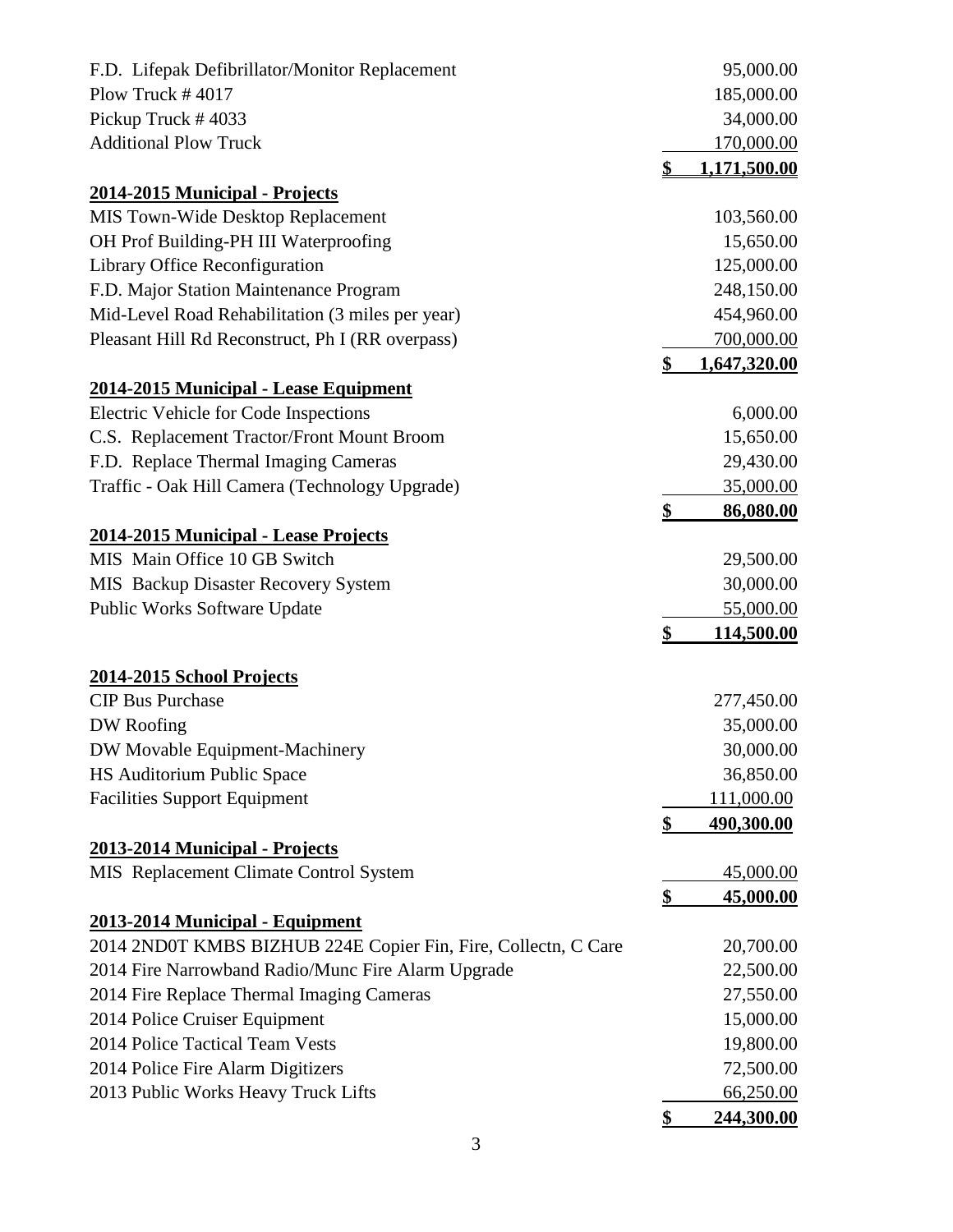| 2013-2014 School Projects      |            |
|--------------------------------|------------|
| DW Roofing                     | 84,000.00  |
| <b>Security System Upgrade</b> | 145,000.00 |
|                                | 229,000.00 |

### **Total 2015 Bond Order**

**\$ 4,028,000.00** 

**BE IT FURTHER ORDERED,** That a sum, not to exceed \$4,028,000, is hereby appropriated to provide for the costs of said projects; and,

**BE IT FURTHER ORDERED,** That to fund said appropriation, the Treasurer and the Chairman of the Town Council are hereby authorized to issue, at one time or from time to time, general obligation securities of the Town of Scarborough, Maine, including temporary notes in anticipation of the sale thereof, in an aggregate principal amount not to exceed \$4,028,000, and the discretion to fix the date(s), maturity(ies), denomination(s), interest rate(s), place(s) of payment, call(s) for redemption, form(s), and other details of said securities, including execution and delivery of said securities against payment therefore, and to provide for the sale thereof, is hereby delegated to the Treasurer and the Chairman of the Town Council.

| Roll Call Vote: Councilor Babine – Yeas. | Councilor St. Clair – Yeas. |
|------------------------------------------|-----------------------------|
| Councilor Donovan – Yeas.                | Councilor Blaise – Yeas.    |
| Councilor Caterina – Yeas.               | Pete F. Hayes – Yeas.       |
| Council Chair Holbrook – Yeas.           |                             |

**Order No. 15-025. Act on the names posted to the various committees/boards at the March 18th Town Council meeting, as recommended by the Appointments Committee.** Motion by Councilor Caterina, seconded by Councilor St. Clair, to move approval of the names posted to the various committees/boards at the March 18<sup>th</sup> Town Council meeting, as recommended by the Appointments Committee, as follows:

#### **Community Services Recreation Advisory Board.**

Liam Somers to the Community Services Recreation Advisory Board as  $2<sup>nd</sup>$  Alternate with a term to expire in 2016.

#### **Energy Committee.**

Ronald Allen to the Energy Committee as  $1<sup>st</sup>$  Alternate to fill a term that expires in 2015.

Vote: 7 Yeas.

#### **NEW BUSINESS:**

**Order No. 15-026. Presentation and First reading and schedule a public hearing on the proposed FY2016 Municipal/School Budget.** Thomas J. Hall, Town Manager, gave a presentation on the proposed Municipal Budget for FY2016. He then introduced Dr. George Entwistle, Superintendent of Schools who presented the proposed School Budget for FY2016.

The following individuals spoke on this Order:

- Mike Turek of Bayberry Lane spoke on issues relating to the proposed budget and the possible increase in property taxes. He noted that two of his friends have put their homes on the market because of the increase in taxes and stated that he was disappointed at the presentation.
- Susan Hamill of 3 Bay Street spoke against this item. She felt that residents are victims of past actions. Contracts dictate what we spend and commented on the amount of debt that she thought the town had and added that we cannot afford to do everything.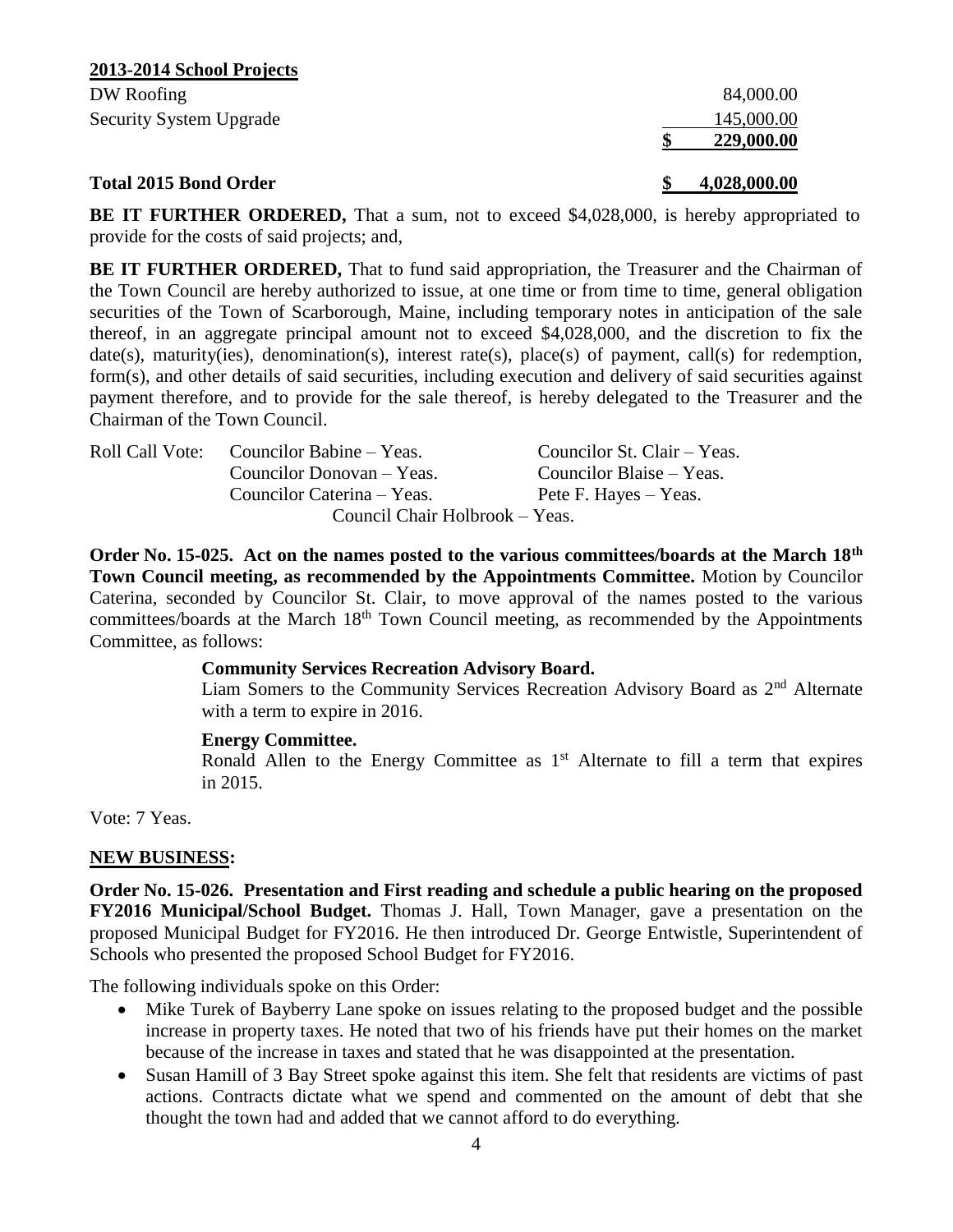- Michelle Urban of 9 Coulthard Farm Road thanked those involved for the joint effort between the School and Town. Her daughter will be going to a different high school because Scarborough does not offer what she needs. People are making tuff choices and the cuts are deep and long lasting.
- Barney Martin of 17 Foxwell Drive spoke on the proposed budget. He really does not want to be here – but he is here to support the teachers. He commented on teachers who need money allocated so that their needs are met. He did not agree with the late start idea as it could have an adverse effect on parents.
- Jane Leng a member of the School Board and a resident in town stated that her comments did not reflect the feelings of the Board, they were her own personal comments. She stated that the Superintendent focuses on the needs of the students as does the Board of Education. She noted that there was surplus every year and we use those dollars wisely. She asked everyone to support the recommendations and added individuals should live within their means.
- Bruce Stephens of 6 Surrey Lane also thanked the joint efforts between the School Board and the Town Council. We need to keep in mind we need to do what is best for the children adding that we moved here because of the schools – as did many others.
- Amy Chamberlain from Ryefield Drive supported the school budget. We need to show the children that we support them. She felt the State Representatives in Augusta need to what is right for the community and urged resident to voice their concerns to them.
- Mo Erickson of Pine Point Road spoke on the proposed budget. We want to support our teachers, but she did know where she would get the \$300 plus to pay the taxes. She asked if town employee pay more for their insurances. She felt that we should follow the motto of the Dare Program "Just say no" - at some point she felt the Council really needed to say no.
- Betsy Gleysteen of Longmeadow Road spoke on the proposed school calendar and the increase in teacher development time with no increase in instructional time for students. She tried to get a copy of the School Budget and was told that it was not available. She was not a supporter of the lap top program.
- Alex Maybarduk of Bayberry Lane also spoke on the proposed budget and added if the State were to do what they were supposed to, this conversation would probably not be happening. He added that he would not have kids in the school system and would probably only be her a few years and the resale value on his home would be better if we are known to have a good school system, as this would attract young families.

Motion by Councilor Babine, seconded by Councilor Caterina, to move approval of the first reading on the proposed FY2016 Municipal/School Budget, as follows:

Be it ordered that the Scarborough Town Council moves approval of the first reading on the Fiscal Year 2016 Budget and **schedule the public hearing for Wednesday, May 6, 2015,** on the line item appropriations and expenditures for all offices, agencies and departments of the Town as follows, and approves other additional operating expenditures which may result from the receipt of Federal or State funds or other grants and subsidies not requiring local taxation:

| <b>SUMMARY MUNICIPAL OPERATING BUDGET 2016</b> |             |
|------------------------------------------------|-------------|
| <b>TOTAL ADMINISTRATION</b>                    | \$1,544,494 |
| TOTAL TOWN CLERK/ELECTIONS                     | 185,727     |
| TOTAL HUMAN RESOURCE/GENERAL ASSISTANCE        | 305,206     |
| TOTAL FINANCE ALL DIVISIONS                    | 986,011     |
| TOTAL MUNICIPAL INFORMATION SYSTEMS            | 1,172,210   |
| TOTAL PLANNING DEPARTMENT ALL DIVISIONS        | 906,752     |
| TOTAL COMMUNITY SERVICES ALL DIVISIONS         | 2,674,93    |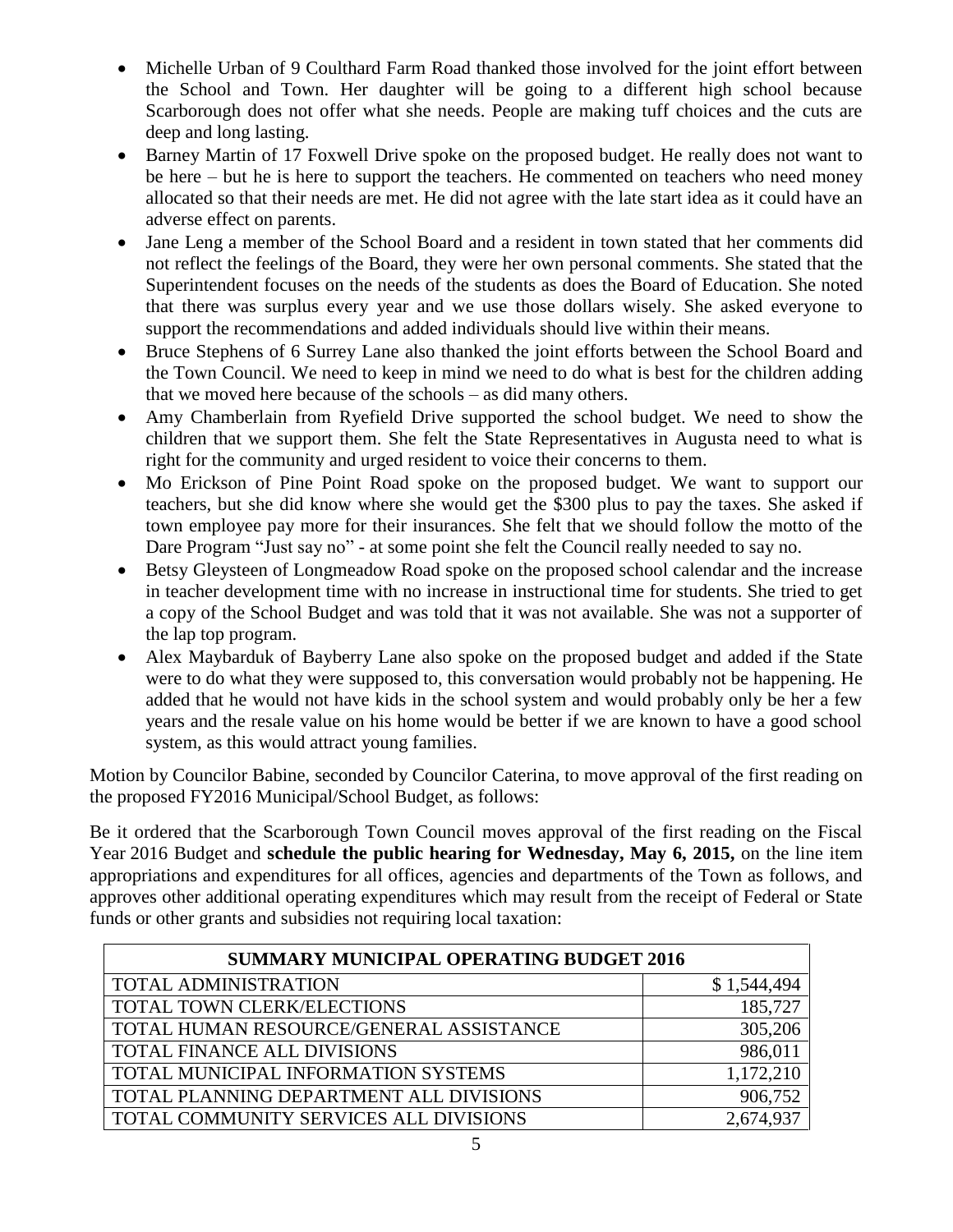| TOTAL LIBRARY NET - TOWN APPROPRIATION | 1,015,819    |
|----------------------------------------|--------------|
| <b>TOTAL SEDCO</b>                     | 213,657      |
| TOTAL FIRE ALL DIVISIONS               | 4,177,156    |
| TOTAL POLICE ALL DIVISIONS             | 5,785,832    |
| TOTAL PUBLIC WORKS ALL DIVISIONS       | 6,549,234    |
| TOTAL DEBT (Town Only)                 | 4,899,295    |
| MUNICIPAL TOTALS                       | \$30,416,330 |
|                                        |              |

Be it further ordered**,** that the Scarborough Town Council hereby appropriates the sum of **\$130,000** for Resident Senior Property Tax Relief as authorized under – Chapter 313 – Property Tax Assistance Ordinance; and,

Be it further ordered, that the Scarborough Town Council hereby appropriates, for school purposes, the Education Operating Budget (including Adult Education, Food Services and school debt), the sum of **\$46,988,263** and the Town of Scarborough raises as the local share for the Education Operating Budget, the sum of **\$40,623,274** and,

Be it further ordered, that the Town Council hereby authorizes the Chairperson of the Town Council to sign the Municipal Expenditure Warrant approving all expenditures paid at the regular meetings of the Town Council and;

Be it further ordered, that the Town of Scarborough hereby adopts the **Schedule of License, Permit and Application Fees** as presented and attached hereto – Chapter 311 – Town of Scarborough, Schedule of License, Permit and Application Fees, for Budget Presentation FY 2016; and,

Be it further ordered, that the Town of Scarborough hereby appropriates the Town's due portion of the County Tax, in the amount of **\$2,493,342** for the period July 1, 2015 through June 30, 2016; and,

Be it further ordered, that the Scarborough Town Council hereby appropriates for capital purposes, the sum of **\$1,531,026** for school capital programs and **\$1,266,530** for town capital equipment and **\$2,174,250** for town capital improvements; for a total Capital Budget of **\$4,971,806** to be funded from property taxes, lease and bond arrangements and other local, state and federal sources; and,

Be it further ordered, that the Total Gross Budget of **\$86,289,278**; this total less estimated revenues and other credits of **\$(25,454,142)** result in a Net Appropriation of **\$60,835,139**, which shall be raised from taxation. The Scarborough Town Council further fixes **Thursday, October 15, 2015**, and **Tuesday, March 15, 2016,** as the dates upon each of which one-half of such tax is due and payable, and pursuant to 36 M.R.S.A. Section 505.4 with interest to accrue upon taxes due and unpaid after each such date at the rate of **7.00%** per annum.

Be it further ordered, that in accordance with 36 M.R.S.A Section 506, the Tax Collector/Treasurer is authorized to accept prepayment of taxes not yet committed or prior to any due date and pay no interest thereon. In accordance with 36 M.R.S.A. Section 506-A, a taxpayer that pays an amount in excess of that finally assessed shall be repaid the amount of overpayment plus interest from the date of overpayment at the annual rate of **3.00%.**

Be it further ordered, that the Town Council hereby authorizes the Finance Director-Tax Collector/Treasurer or Deputy Tax Collector/Treasurer to withhold monies payable to the Town of Scarborough to cover taxes due pursuant to M.R.S.A. Title 36, Section 905; to sign on behalf of the Town, the necessary deeds and liens and tax settlements; and to invest funds in accordance with M.R.S.A. Title 30-A, Section 5706; in accordance with 36 M.R.S.A. Section 906, the Tax Collector/Treasurer is authorized to apply any tax payment received as payment for any property tax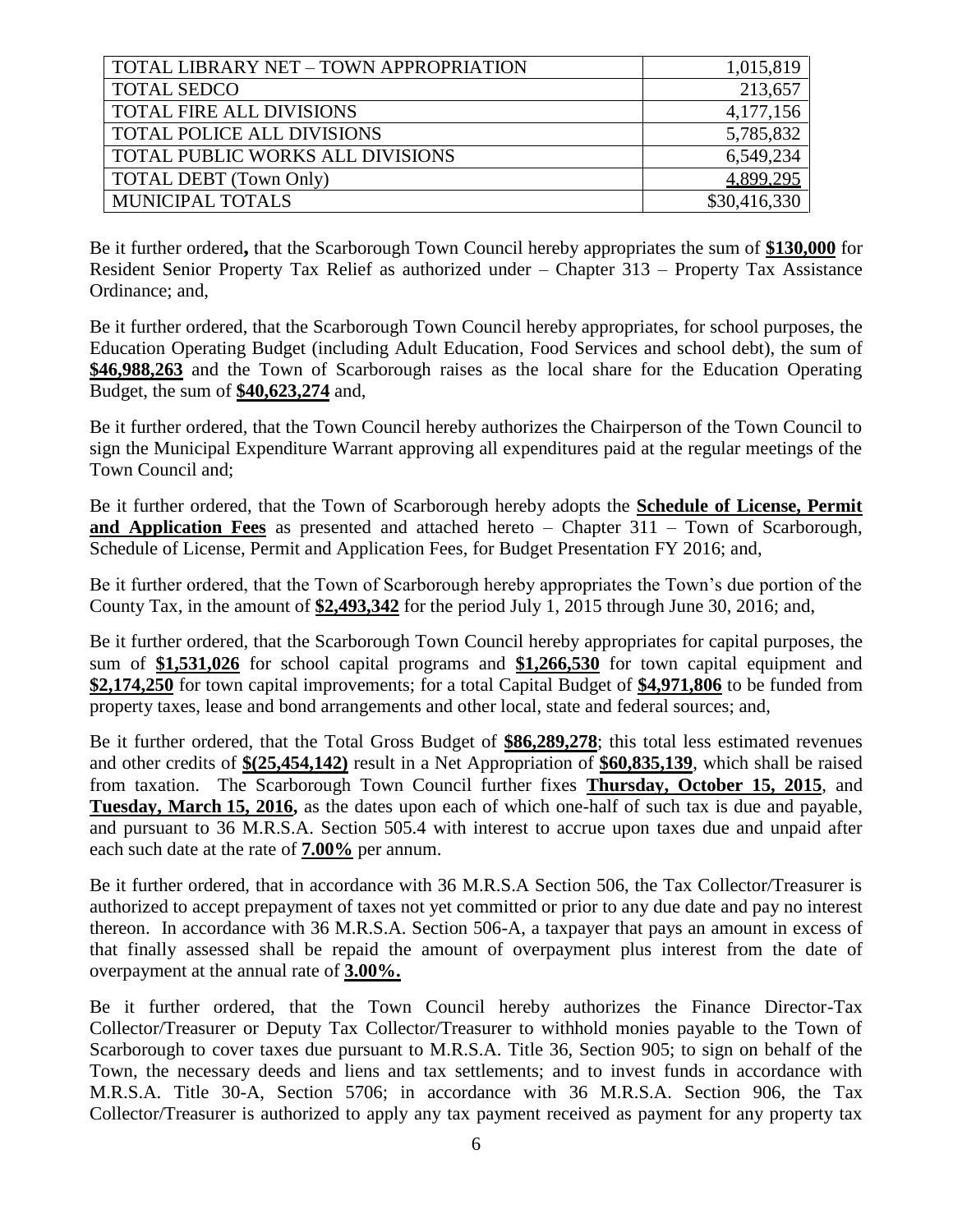against outstanding or delinquent taxes due on that property in chronological order beginning with the oldest unpaid tax bill and processed in the order of liens and fees, interest and then to principal and, after the date of perfection of the tax, the Tax Collector/Treasurer is authorized to discharge any obligation to collect unpaid property taxes in the amount of \$5.00 or less and remove same from the municipal books, pursuant to 36 M.R.S.A. Section 970-A.

Be it further ordered, that in the event that that the 2016 Municipal Budget exceeds the Property Tax Levy Limit for fiscal 2016, pursuant to Title 30-A, Section 5721-A of the Maine Revised Statutes, as amended, it is the intent of the Town Council to increase the commitment to greater than the Property Tax Levy Limit.

| <b>Chapter 402a – Electrical Permit Fees</b>                      | Fee     |
|-------------------------------------------------------------------|---------|
| Administrative Fee [for each application] (adopted 05/06/09)      | \$30.00 |
| <b>RESIDENTIAL</b>                                                |         |
| Minimum Fee (amended 05/06/09)                                    | \$30.00 |
| Square footage of any structure (adopted 05/06/09)                | \$0.05  |
| Service Inspection (adopted 05/06/09)                             | \$30.00 |
| Each Garage - Under, Attached, Unattached (amended 05/06/09)      | \$30.00 |
| <b>RENOVATIONS</b>                                                |         |
| Rewiring Complete Existing Home – Same as New                     |         |
| Each Room (amended 05/05/04)                                      | \$15.00 |
| Meter and Panel Upgrade (amended 05/06/09)                        | \$30.00 |
| Alarm/Low Voltage (adopted 05/06/09)                              | \$30.00 |
| Pools, In-Ground or Above (amended 05/06/09)                      | \$30.00 |
| Storage or Utility Buildings (amended 05/06/09)                   | \$30.00 |
| <b>COMMERCIAL</b>                                                 |         |
| Minimum Fee                                                       | \$30.00 |
| Square Footage of Any Structure (adopted 05/06/09)                | \$0.05  |
| All Signs - Each (amended 05/05/04) (amended 05/06/09)            | \$30.00 |
| Yard Lights – Up to 6 (amended $05/05/04$ ) (amended $05/06/09$ ) | \$40.00 |
| Each Additional over 6 Yard Lights (amended 05/06/09)             | \$10.00 |

| <b>Chapter 311- Town of Scarborough Schedule of Fees</b> |
|----------------------------------------------------------|
|----------------------------------------------------------|

| Chapter 404a – Local Plumbing Permit Fees Internal Permit Fee Schedule     | <b>Fee</b>  |
|----------------------------------------------------------------------------|-------------|
| Administrative Fee [for internal permit applications](adopted 05/07/2014)  | \$20.00     |
| 1. The minimum permit fee is: (amended 05/06/09)(amended 02/16/2011)       | \$40.00     |
| 2. The fixture fee for all fixtures is per fixture and is:                 |             |
| The fixture fees are no longer on a sliding scale.                         |             |
| (amended 05/06/09)(amended 02/16/2011)                                     | \$10.00 ea. |
| <b>EXTERNAL PERMIT FEE SCHEDULE COMPLETE SYSTEM</b>                        |             |
| Non-engineered System (amended 05/06/09)(amended 02/16/2011)               | \$250.00    |
| Primitive Disposal System (includes alternative toilet) (amended 05/06/09) | \$130.00    |
| Engineered System (amended 05/06/09)                                       | \$250.00    |
| SYSTEM COMPONENTS (INSTALLED SEPARATELY)                                   |             |
| Treatment Tank (amended 05/06/09)(amended 02/16/2011)                      | \$150.00    |
| Holding Tank (amended 05/06/09)                                            | \$130.00    |
| Alternative Toilet (amended 05/06/09)                                      | \$65.00     |
| Disposal Area (amended 05/06/09)(amended 02/16/2011)                       | \$150.00    |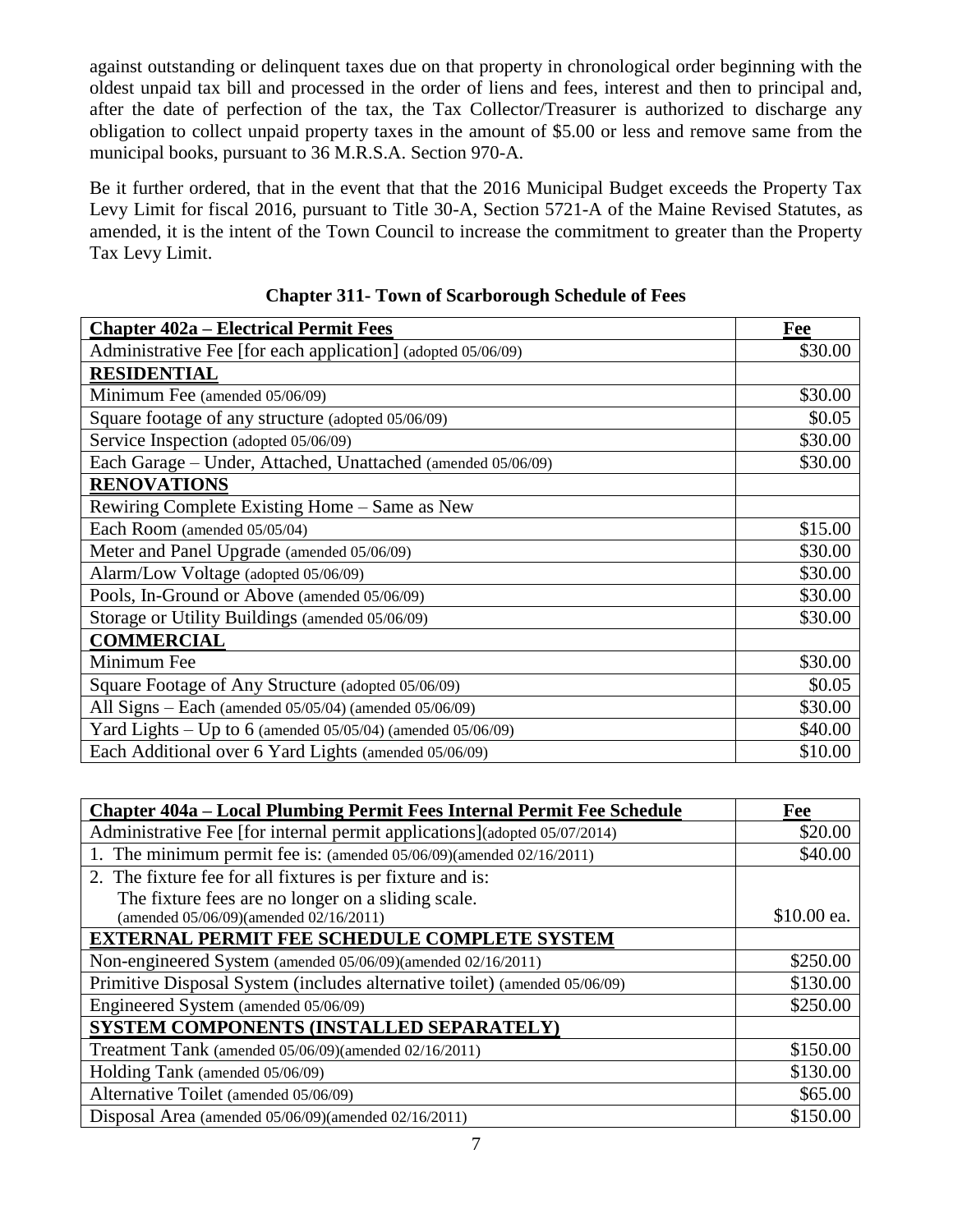| Engineered Disposal Area (amended 05/06/09)        | \$200.00 |
|----------------------------------------------------|----------|
| Separated Laundry Disposal Area (amended 05/06/09) | \$50.00  |
| <b>OTHER</b>                                       |          |
| External Permit Amendments (adopted 05/07/2014)    | \$75.00  |
| Seasonal Conversion Permit (amended 05/06/09)      | \$65.00  |

| <b>Chapter 405 – Zoning</b>                                                                                      | Fee                            |
|------------------------------------------------------------------------------------------------------------------|--------------------------------|
| Requests for Zoning Amendments (Not from Planning Board or Town Council)                                         | \$250.00                       |
| Contract Zoning – Non-Refundable Application Fee (11/20/02)(amended 05/05/04)                                    | \$500.00                       |
| Zoning Determination Letter (adopted 05/07/2014)                                                                 | \$35.00                        |
| Planning Administrative Review Fee (adopted 05/07/2014)                                                          | \$75.00                        |
| Review Fee for Private Way Registration (amended 06/02/04)                                                       | \$100.00                       |
| One (1) Dwelling Unit Credit (as per Section VIID(E)1, Development Transfer                                      |                                |
| Provisions) (July 18, 2007)                                                                                      |                                |
| Affordable Housing In-Lieu Fee Per Dwelling Unit [Adopted 11/06/2013]                                            | \$20,000                       |
| <b>CODE ENFORCEMENT -</b>                                                                                        |                                |
| Building Permit Fees [-a minimum of] (amended 05/06/09)                                                          | \$35.00                        |
| Residential / Commercial Unfinished, per square foot                                                             |                                |
| (amended 05/05/04) (amended 05/03/06)                                                                            | \$0.20                         |
| Residential / Commercial Finished, per square foot                                                               |                                |
| (amended 05/05/04) (amended 05/03/06)                                                                            | \$0.40                         |
| Renovations/Remodels/Alterations/Minor Additions, Residential/Commercial<br>(adopted 05/07/2014)                 | \$10.00 per<br>\$1,000 of est. |
|                                                                                                                  | cost of                        |
|                                                                                                                  | construction                   |
| Sheds less than 250 SF(adopted 05/07/2014)                                                                       | \$35.00                        |
| Minimum Application Fee - Will be applied toward the building permit when issued.                                |                                |
| Applies to new construction and renovations over 1,000 square feet.                                              | \$110.00                       |
| First Offense <b>Double</b> the Permit Fee                                                                       |                                |
| Each Offense Thereafter Triple the Permit Fee                                                                    |                                |
| Demolition Permit Fees (amended 05/05/04) (amended 05/06/09)(amended 05/02/2012)                                 | \$50.00                        |
| Zoning Board Of Appeals - Per Appeal (amended 05/05/04)                                                          | \$250.00                       |
| Certificate of Occupancy/Change of Use Fee [no charge if in conjunction with other                               | \$50.00                        |
| active permits) (adopted 05/06/09) (amended 05/07/2014)                                                          |                                |
| <b>Sign Permit Fees</b>                                                                                          |                                |
| Permanent Signs - each (amended 05/05/04) (amended 05/06/09)                                                     | \$35.00                        |
| Temporary Signs – each (amended 05/05/04) (amended 05/06/09)                                                     | \$35.00                        |
| Plus Deposit Required (refundable deposit for removal of sign) (10/02/02)                                        | \$300.00                       |
| Temporary Storage Containers - Per Application (10/01/97) (amended 05/05/04)                                     | \$25.00                        |
| Heating Appliance Permit (adopted 05/07/2014)                                                                    | \$35.00                        |
| The fees for electrical permits, plumbing permits and building permits shall include one inspection of           |                                |
| the work covered by each permit. Typically permits include the following inspections:                            | A)                             |
| Equidation: $R$ ) Red bottom for leach fields: $C$ ) Leach bed: $D$ ) Electrical: $E$ ) Plumbing: $E$ ) Framing: |                                |

Foundation; B) Bed bottom for leech fields; C) Leech bed; D) Electrical; E) Plumbing; F) Framing; and, G) Certificate of Occupancy. For each re-inspection thereafter, per-permit, a fee of \$50 shall be charged. If a re-inspection is required because the permit holder called for an inspection before the work was ready for inspection, such re-inspection shall not occur for at least two (2) weeks, unless the permit holder pays a surcharge of \$200 in addition to the \$50 re-inspection fee. For after the fact Certification of Occupancy/Change of Use Permits and Inspections, the fee is doubled (amended 10/06/04) (amended 05/07/2014)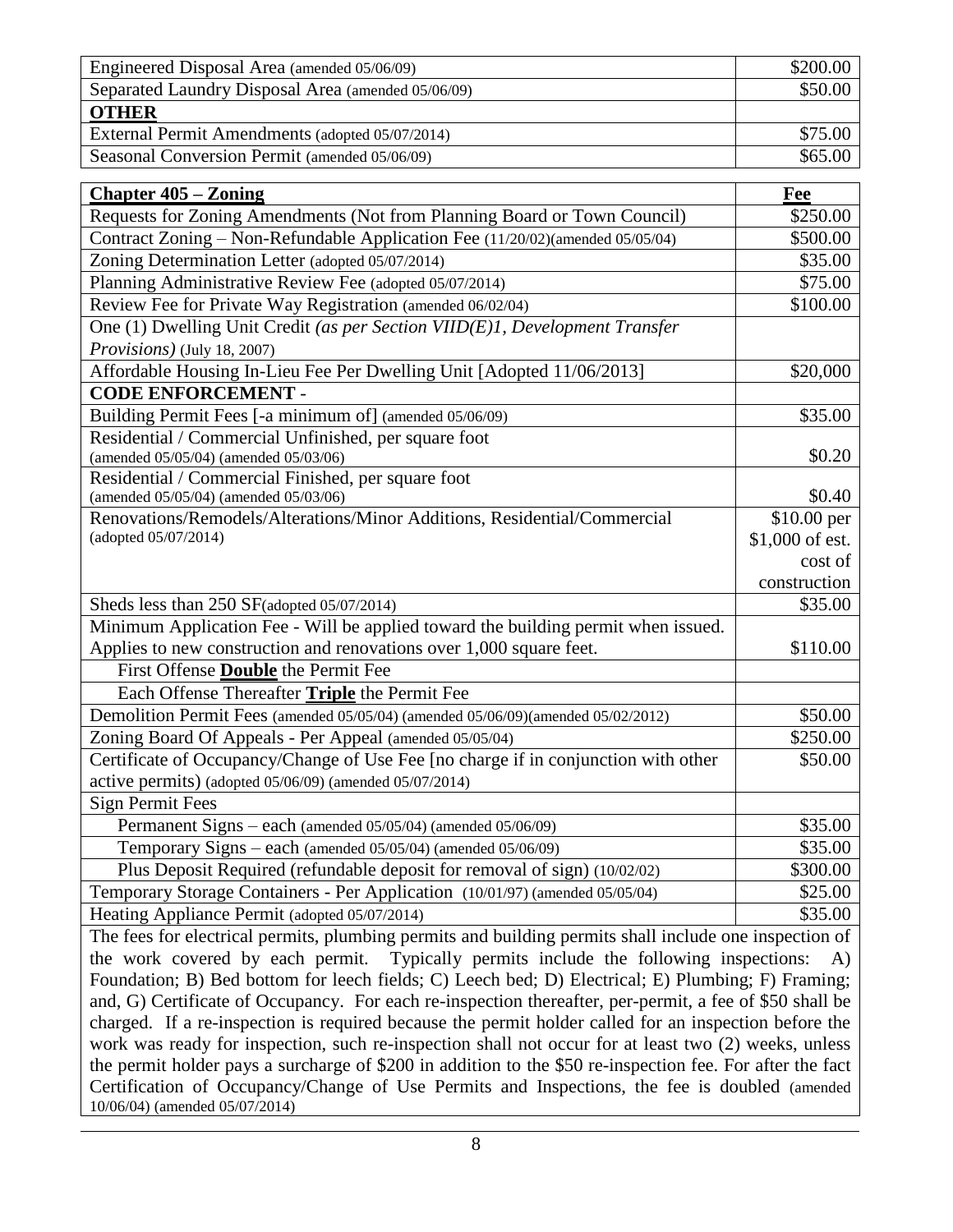| <b>Chapter 405A - Floodplain Management</b> | ree |
|---------------------------------------------|-----|
| Non-Refundable Permit Application Fee       |     |

| <b>Chapter 405B - Site Plan Review</b>                                          | Fee        |
|---------------------------------------------------------------------------------|------------|
| Site Plan Application Fee (plus fee per Square Feet)(adopted 05/07/2014)        | \$500.00   |
| Site Plan Amendment Fee (plus fee per Square Feet) (adopted 05/07/2014)         | \$250.00   |
| Under 1,000 Square Feet (amended 05/07/2014)                                    | \$0.00     |
| 1,000 to 2,000 Square Feet (amended 05/07/2014)                                 | \$250.00   |
| $>2,000$ to 5,000 Square Feet (amended 05/07/2014)                              | \$500.00   |
| $>5,000$ to 10,000 Square Feet (amended 05/07/2014)                             | \$1,000.00 |
| $>10,000$ Square feet and over, plus \$25.00 per 1,000 above 10,000 square feet |            |
| (amended 05/07/2014)                                                            | \$1,000.00 |

| <b>Chapter 405C – Shoreland Zoning</b>                                        | Fee      |
|-------------------------------------------------------------------------------|----------|
| Planning Board Review (adopted 05/07/2014)                                    | \$250.00 |
|                                                                               |          |
| <b>Chapter 406 - Subdivision Review</b>                                       | Fee      |
| Subdivision Application Fee (plus fee per lot) (adopted 05/07/2014)           | \$750.00 |
| Subdivision Amendment Application Fee (plus fee per lot) (adopted 05/07/2014) | \$250.00 |
| Charge Per Lot (amended 05/05/04)                                             | \$175.00 |

| <b>Chapter 407 - Septic Tank Sludge Disposal Fees</b>                        | Fee    |
|------------------------------------------------------------------------------|--------|
| Field Spread - per gal. (amended 05/05/04)                                   | \$0.04 |
| Holding Tank - per gal. (amended 05/05/04)                                   | \$0.08 |
| Disposal Of Treatment Plant Sludge S.S.D. Only - per gal. (amended 05/05/04) | \$0.08 |
| Disposal Of Industrial Sludge & Wastes - per gal. (amended 05/05/04)         | \$0.08 |
| Grey Water 2,000 Gallons, Maximum Load - per load (amended 05/05/04)         | \$4.00 |

| <b>Chapter 408 - Extractive Industry, Waste Control, Landfill, And Land</b>       |          |
|-----------------------------------------------------------------------------------|----------|
| <b>Reclamation</b>                                                                | Fee      |
| Plan Review Fee - Minimum fee (amended 05/05/04) (amended 05/07/2014)             | \$250.00 |
| Additional Fee Per Acre In Excess Of 10 Acres - Per additional acre over 10 acres |          |
| (amended $05/05/04$ )                                                             | \$15.00  |

### **Chapter 410 - Road Impact Fee Ordinance And Designating Approved Projects**

The following fees and charges are established for development and the following projects are designated as eligible for funding from the Highway Impact Fee Trust Fund:

| Fees          | Peak Hour Trips | Cost of Trip |
|---------------|-----------------|--------------|
| A. District 1 |                 | \$149.43     |
| B. District 2 |                 | \$292.42     |
| C. District 3 |                 | \$499.05     |
| D. District 5 |                 | \$1,024.52   |

Where  $N =$  Estimated number of peak hour trips. Total trips generated during the p.m. peak hour for a development can typically be determined by trip rates presented in the 1987 Institute of Transportation Engineers (ITE) "Trip Generation" handbook, or estimated by field measurements collected at similar type developments. If, however, the ITE handbook does not have applicable rates, then the rates should be based on sufficient field data collected at a similar site. There are several types of development (i.e., fast food, shopping plazas, convenience stores, etc.) that simply redirect existing pass-by trips already on the existing roadway system; these trips should not be included in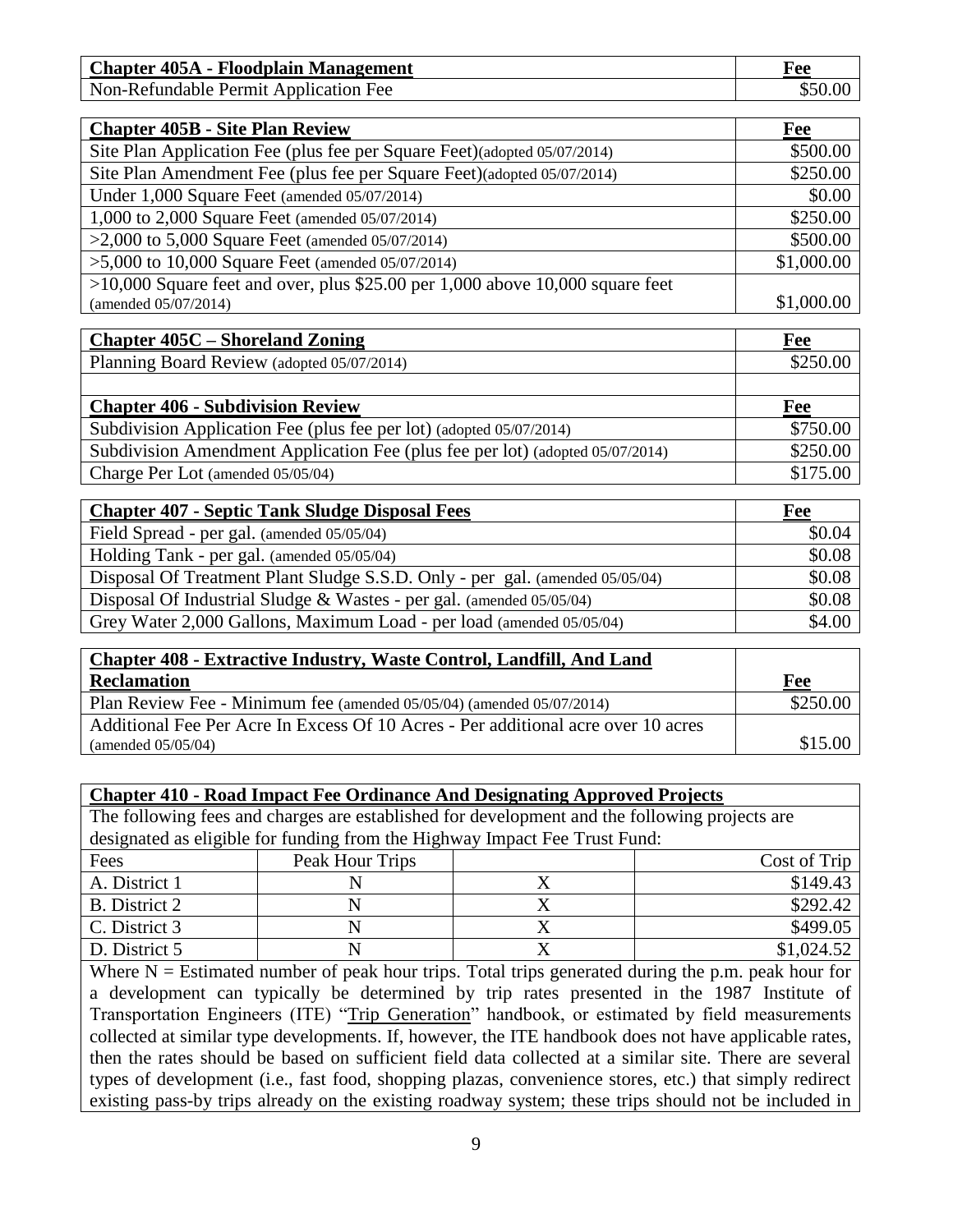the assessment system. Only "new" trips to the system roadways should be assessed a development fee.

The total Impact Fee for a project shall be the sum of the fees for each district affected.

Projects eligible for funding from the Road Impact Fee Trust Funds are those projects depicted on the 100 scale aerial photographs titled "Long Range Transportation Improvement Program" (April 1989), prepared by Vanasse Hangen Brustling, Inc. as part of the 1988 Maine Mall/Jetport Area Traffic Study conducted for the Portland Area Comprehensive Transportation Study (PACTS) and the Maine Department of Transportation.

| <b>Chapter 413 – Growth Ordinance</b>                  | Fee        |
|--------------------------------------------------------|------------|
| Application Fee (amended 11/03/04)                     | \$1,500.00 |
|                                                        |            |
| <b>Chapter 500 - Trailer &amp; Trailer Camp</b>        | Fee        |
| Application Fee, minimum                               | \$27.50    |
| Each unit in excess of 10 (amended 05/21/2008)         | \$3.75     |
| Maximum Fee (amended 05/21/2008)                       | \$200.00   |
|                                                        |            |
| <b>Chapter 501 - Tenting &amp; Camping Ordinance</b>   | Fee        |
| Annual Fee For Tenting/Camping Season License, per lot |            |
| (amended 05/05/04; 05/21/2008)                         |            |

| Section 26 – Penalties General (05/03-2006)<br>Fine for any violation of this ordinance is:<br>\$80.00<br>If paid within 30-days of issuance of the ticket the fine is reduced to:<br>\$40.00<br>Section 27 – Illegally Parked Vehicles (05/03-2006)<br>Fine for illegally parked vehicle, except handicapped parking violation is:<br>\$80.00<br>If paid within 30-days of issuance of the ticket parking fine is reduced to:<br>\$40.00<br>Fine for parked vehicle violating handicapped parking is:<br>\$120.00<br>If paid within 30-days of issuance of the ticket parking fine is reduced to:<br>\$60.00<br>Section 30 - Towing Rate Schedule -<br>Service Call - Gas, Jumpstarts, lockouts, tire change, etc. Range<br>\$25.00 to \$40.00<br>Vehicle Storage, per day, INCLUDING non-business days<br>\$40.00 per day<br>(amended 05/07/2014)<br>Call out fee, to come to shop during non-business hours<br>\$40.00<br>(amended 05/07/2014)<br><b>Vehicle Tow</b><br>\$80.00<br>Day (amended $05/07/2014$ )<br>\$90.00<br>Night (amended $05/07/2014$ )<br>Snow Tow - Range<br>\$90.00<br>Day (amended $05/07/2014$ )<br>\$100.00<br>Night (amended $05/07/2014$ )<br>Vehicle Tow w/dollies - Range (amended 05/07/2014)<br>\$80 to \$100<br>Motorcycle Tow – Same as vehicle due to special equipment<br>Pull out – Range<br>\$40 to \$85<br>Recovery – Same as tow, depending on time of day.<br>After first hour \$70 per additional hour plus any special equipment,<br>i.e., bulldozer, etc.<br>Definition of Hours – Daytime Hours = $0700$ to $1800$ hours; Night Time<br>Hours $= 1800$ to 0700 hours | Chapter 601 – Traffic Ordinance [amended 05/02/2012] | Fee |
|---------------------------------------------------------------------------------------------------------------------------------------------------------------------------------------------------------------------------------------------------------------------------------------------------------------------------------------------------------------------------------------------------------------------------------------------------------------------------------------------------------------------------------------------------------------------------------------------------------------------------------------------------------------------------------------------------------------------------------------------------------------------------------------------------------------------------------------------------------------------------------------------------------------------------------------------------------------------------------------------------------------------------------------------------------------------------------------------------------------------------------------------------------------------------------------------------------------------------------------------------------------------------------------------------------------------------------------------------------------------------------------------------------------------------------------------------------------------------------------------------------------------------------------------------------------------------------------------------------------------|------------------------------------------------------|-----|
|                                                                                                                                                                                                                                                                                                                                                                                                                                                                                                                                                                                                                                                                                                                                                                                                                                                                                                                                                                                                                                                                                                                                                                                                                                                                                                                                                                                                                                                                                                                                                                                                                     |                                                      |     |
|                                                                                                                                                                                                                                                                                                                                                                                                                                                                                                                                                                                                                                                                                                                                                                                                                                                                                                                                                                                                                                                                                                                                                                                                                                                                                                                                                                                                                                                                                                                                                                                                                     |                                                      |     |
|                                                                                                                                                                                                                                                                                                                                                                                                                                                                                                                                                                                                                                                                                                                                                                                                                                                                                                                                                                                                                                                                                                                                                                                                                                                                                                                                                                                                                                                                                                                                                                                                                     |                                                      |     |
|                                                                                                                                                                                                                                                                                                                                                                                                                                                                                                                                                                                                                                                                                                                                                                                                                                                                                                                                                                                                                                                                                                                                                                                                                                                                                                                                                                                                                                                                                                                                                                                                                     |                                                      |     |
|                                                                                                                                                                                                                                                                                                                                                                                                                                                                                                                                                                                                                                                                                                                                                                                                                                                                                                                                                                                                                                                                                                                                                                                                                                                                                                                                                                                                                                                                                                                                                                                                                     |                                                      |     |
|                                                                                                                                                                                                                                                                                                                                                                                                                                                                                                                                                                                                                                                                                                                                                                                                                                                                                                                                                                                                                                                                                                                                                                                                                                                                                                                                                                                                                                                                                                                                                                                                                     |                                                      |     |
|                                                                                                                                                                                                                                                                                                                                                                                                                                                                                                                                                                                                                                                                                                                                                                                                                                                                                                                                                                                                                                                                                                                                                                                                                                                                                                                                                                                                                                                                                                                                                                                                                     |                                                      |     |
|                                                                                                                                                                                                                                                                                                                                                                                                                                                                                                                                                                                                                                                                                                                                                                                                                                                                                                                                                                                                                                                                                                                                                                                                                                                                                                                                                                                                                                                                                                                                                                                                                     |                                                      |     |
|                                                                                                                                                                                                                                                                                                                                                                                                                                                                                                                                                                                                                                                                                                                                                                                                                                                                                                                                                                                                                                                                                                                                                                                                                                                                                                                                                                                                                                                                                                                                                                                                                     |                                                      |     |
|                                                                                                                                                                                                                                                                                                                                                                                                                                                                                                                                                                                                                                                                                                                                                                                                                                                                                                                                                                                                                                                                                                                                                                                                                                                                                                                                                                                                                                                                                                                                                                                                                     |                                                      |     |
|                                                                                                                                                                                                                                                                                                                                                                                                                                                                                                                                                                                                                                                                                                                                                                                                                                                                                                                                                                                                                                                                                                                                                                                                                                                                                                                                                                                                                                                                                                                                                                                                                     |                                                      |     |
|                                                                                                                                                                                                                                                                                                                                                                                                                                                                                                                                                                                                                                                                                                                                                                                                                                                                                                                                                                                                                                                                                                                                                                                                                                                                                                                                                                                                                                                                                                                                                                                                                     |                                                      |     |
|                                                                                                                                                                                                                                                                                                                                                                                                                                                                                                                                                                                                                                                                                                                                                                                                                                                                                                                                                                                                                                                                                                                                                                                                                                                                                                                                                                                                                                                                                                                                                                                                                     |                                                      |     |
|                                                                                                                                                                                                                                                                                                                                                                                                                                                                                                                                                                                                                                                                                                                                                                                                                                                                                                                                                                                                                                                                                                                                                                                                                                                                                                                                                                                                                                                                                                                                                                                                                     |                                                      |     |
|                                                                                                                                                                                                                                                                                                                                                                                                                                                                                                                                                                                                                                                                                                                                                                                                                                                                                                                                                                                                                                                                                                                                                                                                                                                                                                                                                                                                                                                                                                                                                                                                                     |                                                      |     |
|                                                                                                                                                                                                                                                                                                                                                                                                                                                                                                                                                                                                                                                                                                                                                                                                                                                                                                                                                                                                                                                                                                                                                                                                                                                                                                                                                                                                                                                                                                                                                                                                                     |                                                      |     |
|                                                                                                                                                                                                                                                                                                                                                                                                                                                                                                                                                                                                                                                                                                                                                                                                                                                                                                                                                                                                                                                                                                                                                                                                                                                                                                                                                                                                                                                                                                                                                                                                                     |                                                      |     |
|                                                                                                                                                                                                                                                                                                                                                                                                                                                                                                                                                                                                                                                                                                                                                                                                                                                                                                                                                                                                                                                                                                                                                                                                                                                                                                                                                                                                                                                                                                                                                                                                                     |                                                      |     |
|                                                                                                                                                                                                                                                                                                                                                                                                                                                                                                                                                                                                                                                                                                                                                                                                                                                                                                                                                                                                                                                                                                                                                                                                                                                                                                                                                                                                                                                                                                                                                                                                                     |                                                      |     |
|                                                                                                                                                                                                                                                                                                                                                                                                                                                                                                                                                                                                                                                                                                                                                                                                                                                                                                                                                                                                                                                                                                                                                                                                                                                                                                                                                                                                                                                                                                                                                                                                                     |                                                      |     |
|                                                                                                                                                                                                                                                                                                                                                                                                                                                                                                                                                                                                                                                                                                                                                                                                                                                                                                                                                                                                                                                                                                                                                                                                                                                                                                                                                                                                                                                                                                                                                                                                                     |                                                      |     |
|                                                                                                                                                                                                                                                                                                                                                                                                                                                                                                                                                                                                                                                                                                                                                                                                                                                                                                                                                                                                                                                                                                                                                                                                                                                                                                                                                                                                                                                                                                                                                                                                                     |                                                      |     |
|                                                                                                                                                                                                                                                                                                                                                                                                                                                                                                                                                                                                                                                                                                                                                                                                                                                                                                                                                                                                                                                                                                                                                                                                                                                                                                                                                                                                                                                                                                                                                                                                                     |                                                      |     |
|                                                                                                                                                                                                                                                                                                                                                                                                                                                                                                                                                                                                                                                                                                                                                                                                                                                                                                                                                                                                                                                                                                                                                                                                                                                                                                                                                                                                                                                                                                                                                                                                                     |                                                      |     |
|                                                                                                                                                                                                                                                                                                                                                                                                                                                                                                                                                                                                                                                                                                                                                                                                                                                                                                                                                                                                                                                                                                                                                                                                                                                                                                                                                                                                                                                                                                                                                                                                                     |                                                      |     |
|                                                                                                                                                                                                                                                                                                                                                                                                                                                                                                                                                                                                                                                                                                                                                                                                                                                                                                                                                                                                                                                                                                                                                                                                                                                                                                                                                                                                                                                                                                                                                                                                                     |                                                      |     |
|                                                                                                                                                                                                                                                                                                                                                                                                                                                                                                                                                                                                                                                                                                                                                                                                                                                                                                                                                                                                                                                                                                                                                                                                                                                                                                                                                                                                                                                                                                                                                                                                                     |                                                      |     |
|                                                                                                                                                                                                                                                                                                                                                                                                                                                                                                                                                                                                                                                                                                                                                                                                                                                                                                                                                                                                                                                                                                                                                                                                                                                                                                                                                                                                                                                                                                                                                                                                                     |                                                      |     |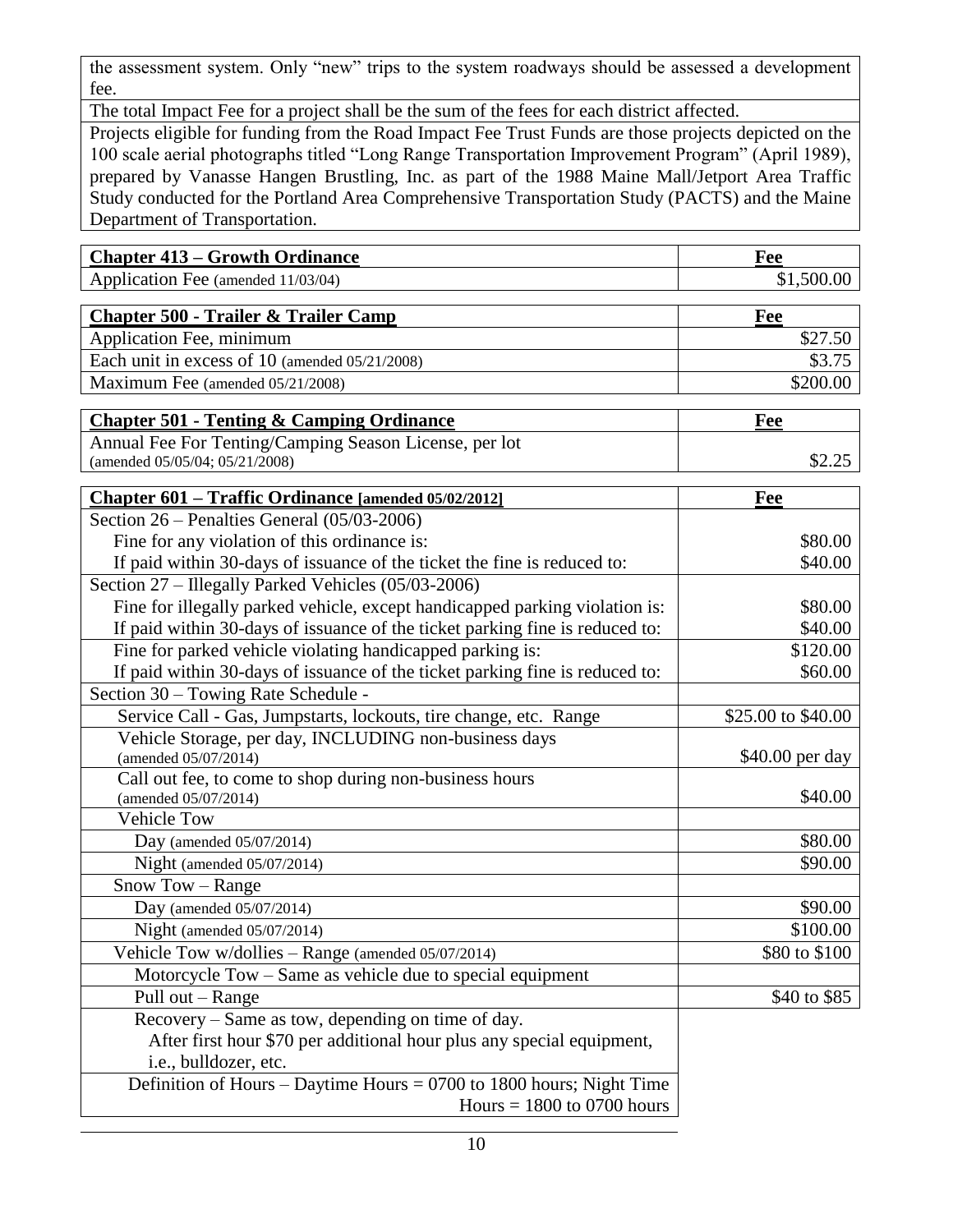| <b>Chapter 602A – Mass Gathering</b>                                                                                      | Fee                 |
|---------------------------------------------------------------------------------------------------------------------------|---------------------|
| Application Fee, each event; $1,000 - 2,500$ (Number of anticipate patrons)<br>[amended 05/05/04; 05/21/2008; 06/06/2012] | \$175.00            |
| Application Fee, each event; $2,501 - 5,000$ (Number of anticipate patrons)<br>[adopted 06/06/2012]                       | \$350.00            |
| Application Fee, each event; >5,000 (Number of anticipate patrons)<br>[adopted 06/06/2012]                                | \$500.00            |
| <b>Chapter 607 - Alarm Systems</b>                                                                                        | Fee                 |
| False Alarm Fee - per occurrence after third false alarm within one year                                                  |                     |
| (amended 05/05/04)                                                                                                        | \$250.00            |
| <b>Chapter 608 – Fireworks Ordinance</b>                                                                                  | Fee                 |
| Non-Refundable Local Fireworks Display Permit Application Fee (amended                                                    |                     |
| 06/15/05                                                                                                                  | \$50.00             |
| <b>Chapter 612 – Rules &amp; Regulations for Use of Parks &amp; Recreation</b>                                            |                     |
| <b>Facilities</b>                                                                                                         | Fee                 |
| <b>Application Fee</b>                                                                                                    | \$100.00            |
| Application Fee for Non-Profit or Service Groups                                                                          | \$50.00             |
| <b>Chapter 702 - Street Opening, Fees</b>                                                                                 | <b>Fee</b>          |
| Excavator License Fee Annual (amended 05/07/2014)                                                                         | \$125.00            |
| Excavation Permit Fee - Each Excavation (amended 05/05/04)                                                                | \$50.00             |
| Renewal Of Excavation Permit (amended 05/05/04)                                                                           | \$50.00             |
| <b>Other Charges</b>                                                                                                      |                     |
| 1. Removing and replacing regulatory signs                                                                                | \$50.00 each        |
| 2. Removing and replacing street name and stop signs                                                                      | \$50.00 each        |
| 3. Reinstalling street and right of way granite monuments                                                                 | \$800.00 each       |
| 4. Long-term maintenance reserve for bituminous street openings                                                           | \$25.00 per sq. yd. |
| <b>Chapter 901 – Refuse collection Fee</b>                                                                                | Fee                 |
| 1. Commercial Hauler                                                                                                      | \$500.00 each       |
| 2. Residential Hauler                                                                                                     | \$500.00 each       |
| Applications for license renewal received after March 1 <sup>st</sup> shall pay a late                                    |                     |
| fee in the amount of \$100.00 in addition to the regular application fee.<br>(05/03/2006)                                 |                     |
| <b>Chapter 1002 - Shellfish Ordinance, Fees</b>                                                                           | Fee                 |
| <b>Resident Commercial</b>                                                                                                | \$200.00            |
| Non-resident Non-reciprocating Commercial                                                                                 | \$400.00            |
| <b>Resident Student Commercial</b>                                                                                        | \$100.00            |
| Non-resident Student Commercial                                                                                           | \$200.00            |
| Over - 60 Years Resident Commercial (Bushel)                                                                              | \$100.00            |
| Resident Recreational - (Over 65 Free)                                                                                    | \$25.00             |
| All Day Licenses – Resident and Non-resident (amended 04/06/05)                                                           | \$10.00             |
| <b>Chapter 1003 – Hawkers &amp; Peddlers</b>                                                                              | <b>Fee</b>          |
| License Fee for Hawkers & Peddlers License (05/21/2008)                                                                   | \$110.00            |
| <b>Chapter 1004 - Taxicab Licenses</b>                                                                                    | Fee                 |
| Annual License - Each Taxicab (amended 05/05/04) (amended 05/06/09)                                                       | \$150.00            |

| $T$ Militaal ERCCHSC - Each Taxicao (aliichucu 03/03/04) (aliichucu 03/00/07) | 91.99.00 |
|-------------------------------------------------------------------------------|----------|
| Annual License - Each Operator (amended 05/05/04) (amended 05/06/09)          | \$50.00  |
|                                                                               |          |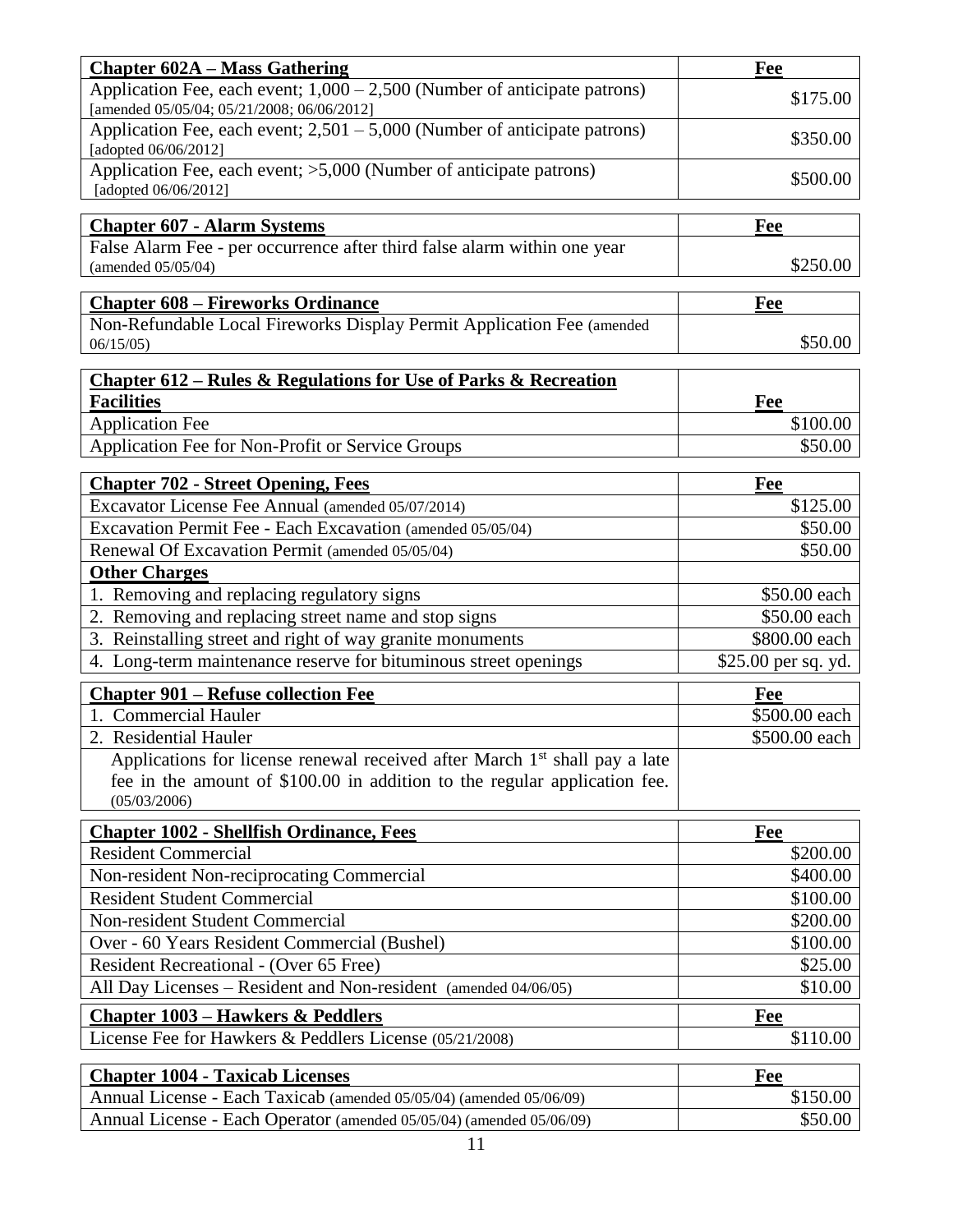| <b>Chapter 1005 - Innkeepers Licenses (06/21/2006)</b>                                                                             | Fee              |
|------------------------------------------------------------------------------------------------------------------------------------|------------------|
| <b>Application Fee</b>                                                                                                             | \$50.00          |
| Per Room Fee                                                                                                                       | $$3.00$ per room |
| Maximum Fee Not to Exceed                                                                                                          | \$350.00         |
| <b>Chapter 1006 - Ferry Beach/Hurd Park Fees Season Passes</b>                                                                     | Fee              |
| Resident And/Or Taxpayer Season Pass - (includes Ferry Beach, Higgins                                                              |                  |
| Beach and Hurd Park) (amended 05/05/04; 05/18/11)(amended 05/02/2012) (amended                                                     |                  |
| 05/07/2014                                                                                                                         | \$40.00          |
| Resident - Additional Vehicle Registered to the Same Address                                                                       | \$5.00           |
| Non-Resident Season Beach Pass - (includes Ferry Beach Higgins Beach and                                                           |                  |
| Hurd Park) (amended 05/05/04) (amended 05/02/2012) (amended 05/07/2014)                                                            | \$75.00          |
| Resident Commercial Fisherman Season Beach Pass - (Ferry Beach only,                                                               |                  |
| must show State Commercial Fisherman License)                                                                                      | <b>FREE</b>      |
| Resident Senior Citizen Season Pass - (includes both Ferry Beach, Higgins                                                          |                  |
| Beach and Hurd Park)                                                                                                               | <b>FREE</b>      |
| Resident Veteran Lifetime Season Pass - Applications must be filed and                                                             |                  |
| applicant must meet the following criteria: must be a resident of the Town of                                                      |                  |
| Scarborough and must have received an honorable discharge or general                                                               |                  |
| discharge under honorable conditions [copy of DD214 must accompany                                                                 |                  |
| application]. This pass will not expire and is valid for the lifetime of the                                                       |                  |
| holder. (Please note that any Scarborough Veteran age 60 years or older will                                                       |                  |
| not be issued a Resident Veteran Season Pass as they are automatically<br>entitled to a free Resident Senior Citizen Season Pass.) |                  |
| (Adopted 05/19/2010)                                                                                                               | <b>FREE</b>      |
| <b>DAILY PARKING RATES (WITHOUT PASS)</b>                                                                                          |                  |
| Daily Parking: Ferry Beach, Higgins Beach And Hurd Park (amended 05/05/04)                                                         | \$10.00          |
| [amended 05/02/2012]                                                                                                               |                  |
| End of Day Parking Fee (e.g. Passenger Vehicles, Motor Bikes) – $3 \overline{PM}$ to $5$                                           |                  |
| PM (amended $05/03/05$ )                                                                                                           | \$5.00           |
| Larger Vehicle Daily Parking Fee - (R.V.'s, Campers and Buses) (amended                                                            |                  |
| 05/05/04                                                                                                                           | \$35.00          |
| <b>BOAT LAUNCHING FEE</b>                                                                                                          |                  |
| Launching from any town facility, includes Ferry Beach Boat Launch and                                                             |                  |
| Co-op Boat Launch (Note – Ferry Beach – parking is not included)                                                                   |                  |
| Resident - Daily Boat Launching Fee (amended 05/05/04)                                                                             | \$10.00          |
| Resident - Seasonal Boat Launching Fee                                                                                             | \$25.00          |
| Resident Commercial Fisherman Seasonal Boat Launch Pass                                                                            | Free             |
| Non-Resident - Daily Boat Launching Fee (amended 05/05/04)                                                                         | \$20.00          |
| Non-Resident – Seasonal Boat Launching Fee                                                                                         | \$50.00          |
| <b>Chapter 1007 - C.A.T.V. (Cable T.V.) Operators Fees</b>                                                                         | Fee              |
| Franchise Filing Fee (Amended 05/04/2011)                                                                                          | \$1,000.00       |
|                                                                                                                                    |                  |
| <b>Chapter 1008 - Special Amusement Operator License Fees</b><br><b>Annual License Fee</b>                                         | Fee<br>\$110.00  |
|                                                                                                                                    |                  |
| <b>Chapter 1009 – Coin Operated Game License Fees</b>                                                                              | Fee              |
| Annual License Fee - Per Machine (B-2 Zone)                                                                                        | \$110.00         |
| Annual Video Arcade License Campgrounds (R-F Zone) Maximum of 25                                                                   |                  |
| machines (amended 05/03/06)                                                                                                        | \$1,500.00       |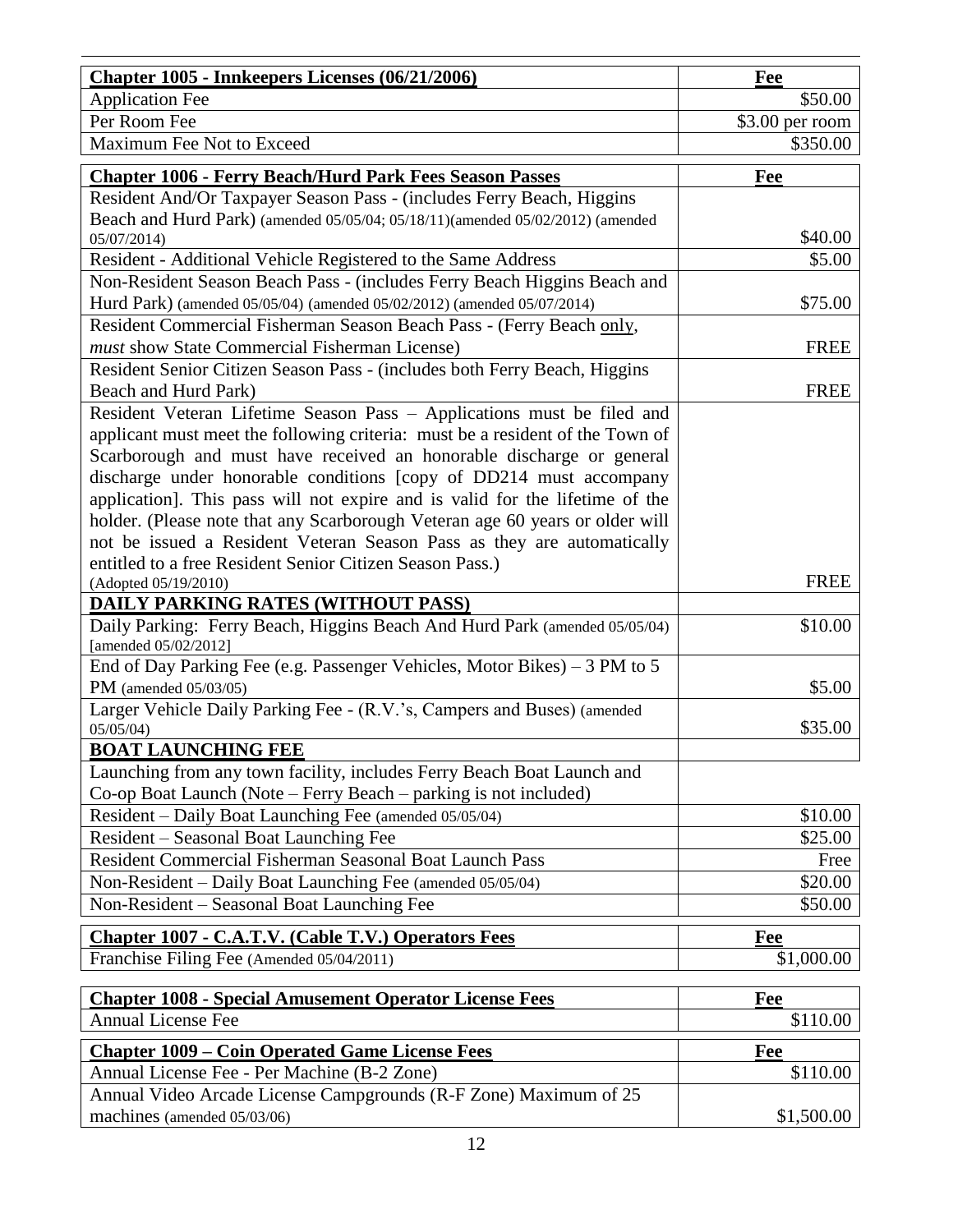| <b>Chapter 1010 - Massage Establishment Annual License Fees</b><br>Massage Establishment<br>\$55.00<br>Combined Massage Establishment/Massage Therapist<br>\$35.00<br>Massage Therapist<br>\$30.00<br><b>Chapter 1011 - Para-Massage Establishment Annual License Fees</b><br>Fee<br>Para-Massage Establishment License<br>\$55.00<br>Para-Massager License<br>\$30.00<br>Combined Para-Massager Est./Para-Massager License<br>\$35.00<br><b>Chapter 1012 - Adult Business - Viewing Booth Annual License Fees</b><br>Fee<br>Annual License For Each Viewing Booth<br>\$110.00<br>Chapter 1013 - Ice Cream Trucks (06/18/97)<br>Fee<br>\$110.00<br><b>Application Fee</b><br><b>Each Additional Truck</b><br>\$30.00<br>Chapter 1017 – Pawnbroker Fees (02/17/2010)<br>Fee<br><b>Application Fee</b><br>\$100.00<br><b>SBI</b> Check<br>\$25.00<br><b>Chapter 1201 - Cemetery Fees</b><br><b>Fee</b><br>Sale Of Lots -<br>\$400.00<br>Scarborough Memorial Cemetery Per Grave (amended 05/05/04)<br>Scarborough Memorial Cemetery - Section D, Lots for Cremations Only<br>\$220.00<br>(adopted 02/16/2011)<br><b>Grave Opening Charges</b><br>Regular Burial (amended 05/05/04 - 05/04/2011)<br>\$450.00<br>Cremations/Other (Weekends) (amended 05/05/04 - 05/04/2011)<br>\$125.00<br>Chapter 1401 – Coastal Water and Harbor Fees [amended 02-20-13]<br>Fee |
|----------------------------------------------------------------------------------------------------------------------------------------------------------------------------------------------------------------------------------------------------------------------------------------------------------------------------------------------------------------------------------------------------------------------------------------------------------------------------------------------------------------------------------------------------------------------------------------------------------------------------------------------------------------------------------------------------------------------------------------------------------------------------------------------------------------------------------------------------------------------------------------------------------------------------------------------------------------------------------------------------------------------------------------------------------------------------------------------------------------------------------------------------------------------------------------------------------------------------------------------------------------------------------------------------------------------------------------------------------------|
|                                                                                                                                                                                                                                                                                                                                                                                                                                                                                                                                                                                                                                                                                                                                                                                                                                                                                                                                                                                                                                                                                                                                                                                                                                                                                                                                                                |
|                                                                                                                                                                                                                                                                                                                                                                                                                                                                                                                                                                                                                                                                                                                                                                                                                                                                                                                                                                                                                                                                                                                                                                                                                                                                                                                                                                |
|                                                                                                                                                                                                                                                                                                                                                                                                                                                                                                                                                                                                                                                                                                                                                                                                                                                                                                                                                                                                                                                                                                                                                                                                                                                                                                                                                                |
|                                                                                                                                                                                                                                                                                                                                                                                                                                                                                                                                                                                                                                                                                                                                                                                                                                                                                                                                                                                                                                                                                                                                                                                                                                                                                                                                                                |
|                                                                                                                                                                                                                                                                                                                                                                                                                                                                                                                                                                                                                                                                                                                                                                                                                                                                                                                                                                                                                                                                                                                                                                                                                                                                                                                                                                |
|                                                                                                                                                                                                                                                                                                                                                                                                                                                                                                                                                                                                                                                                                                                                                                                                                                                                                                                                                                                                                                                                                                                                                                                                                                                                                                                                                                |
|                                                                                                                                                                                                                                                                                                                                                                                                                                                                                                                                                                                                                                                                                                                                                                                                                                                                                                                                                                                                                                                                                                                                                                                                                                                                                                                                                                |
|                                                                                                                                                                                                                                                                                                                                                                                                                                                                                                                                                                                                                                                                                                                                                                                                                                                                                                                                                                                                                                                                                                                                                                                                                                                                                                                                                                |
|                                                                                                                                                                                                                                                                                                                                                                                                                                                                                                                                                                                                                                                                                                                                                                                                                                                                                                                                                                                                                                                                                                                                                                                                                                                                                                                                                                |
|                                                                                                                                                                                                                                                                                                                                                                                                                                                                                                                                                                                                                                                                                                                                                                                                                                                                                                                                                                                                                                                                                                                                                                                                                                                                                                                                                                |
|                                                                                                                                                                                                                                                                                                                                                                                                                                                                                                                                                                                                                                                                                                                                                                                                                                                                                                                                                                                                                                                                                                                                                                                                                                                                                                                                                                |
|                                                                                                                                                                                                                                                                                                                                                                                                                                                                                                                                                                                                                                                                                                                                                                                                                                                                                                                                                                                                                                                                                                                                                                                                                                                                                                                                                                |
|                                                                                                                                                                                                                                                                                                                                                                                                                                                                                                                                                                                                                                                                                                                                                                                                                                                                                                                                                                                                                                                                                                                                                                                                                                                                                                                                                                |
|                                                                                                                                                                                                                                                                                                                                                                                                                                                                                                                                                                                                                                                                                                                                                                                                                                                                                                                                                                                                                                                                                                                                                                                                                                                                                                                                                                |
|                                                                                                                                                                                                                                                                                                                                                                                                                                                                                                                                                                                                                                                                                                                                                                                                                                                                                                                                                                                                                                                                                                                                                                                                                                                                                                                                                                |
|                                                                                                                                                                                                                                                                                                                                                                                                                                                                                                                                                                                                                                                                                                                                                                                                                                                                                                                                                                                                                                                                                                                                                                                                                                                                                                                                                                |
|                                                                                                                                                                                                                                                                                                                                                                                                                                                                                                                                                                                                                                                                                                                                                                                                                                                                                                                                                                                                                                                                                                                                                                                                                                                                                                                                                                |
|                                                                                                                                                                                                                                                                                                                                                                                                                                                                                                                                                                                                                                                                                                                                                                                                                                                                                                                                                                                                                                                                                                                                                                                                                                                                                                                                                                |
|                                                                                                                                                                                                                                                                                                                                                                                                                                                                                                                                                                                                                                                                                                                                                                                                                                                                                                                                                                                                                                                                                                                                                                                                                                                                                                                                                                |
|                                                                                                                                                                                                                                                                                                                                                                                                                                                                                                                                                                                                                                                                                                                                                                                                                                                                                                                                                                                                                                                                                                                                                                                                                                                                                                                                                                |
|                                                                                                                                                                                                                                                                                                                                                                                                                                                                                                                                                                                                                                                                                                                                                                                                                                                                                                                                                                                                                                                                                                                                                                                                                                                                                                                                                                |
|                                                                                                                                                                                                                                                                                                                                                                                                                                                                                                                                                                                                                                                                                                                                                                                                                                                                                                                                                                                                                                                                                                                                                                                                                                                                                                                                                                |
|                                                                                                                                                                                                                                                                                                                                                                                                                                                                                                                                                                                                                                                                                                                                                                                                                                                                                                                                                                                                                                                                                                                                                                                                                                                                                                                                                                |
|                                                                                                                                                                                                                                                                                                                                                                                                                                                                                                                                                                                                                                                                                                                                                                                                                                                                                                                                                                                                                                                                                                                                                                                                                                                                                                                                                                |
|                                                                                                                                                                                                                                                                                                                                                                                                                                                                                                                                                                                                                                                                                                                                                                                                                                                                                                                                                                                                                                                                                                                                                                                                                                                                                                                                                                |
|                                                                                                                                                                                                                                                                                                                                                                                                                                                                                                                                                                                                                                                                                                                                                                                                                                                                                                                                                                                                                                                                                                                                                                                                                                                                                                                                                                |
|                                                                                                                                                                                                                                                                                                                                                                                                                                                                                                                                                                                                                                                                                                                                                                                                                                                                                                                                                                                                                                                                                                                                                                                                                                                                                                                                                                |
| <b>Annual Mooring Fee</b>                                                                                                                                                                                                                                                                                                                                                                                                                                                                                                                                                                                                                                                                                                                                                                                                                                                                                                                                                                                                                                                                                                                                                                                                                                                                                                                                      |
| \$50.00<br>Resident And/Or Taxpayer (amended 05/05/04)                                                                                                                                                                                                                                                                                                                                                                                                                                                                                                                                                                                                                                                                                                                                                                                                                                                                                                                                                                                                                                                                                                                                                                                                                                                                                                         |
| \$100.00<br>Non-Resident (amended 05/05/04)                                                                                                                                                                                                                                                                                                                                                                                                                                                                                                                                                                                                                                                                                                                                                                                                                                                                                                                                                                                                                                                                                                                                                                                                                                                                                                                    |
| <b>Annual Pier Maintenance Fee</b>                                                                                                                                                                                                                                                                                                                                                                                                                                                                                                                                                                                                                                                                                                                                                                                                                                                                                                                                                                                                                                                                                                                                                                                                                                                                                                                             |
| <b>Commercial User</b><br>\$100.00                                                                                                                                                                                                                                                                                                                                                                                                                                                                                                                                                                                                                                                                                                                                                                                                                                                                                                                                                                                                                                                                                                                                                                                                                                                                                                                             |
| Non-Commercial User<br>\$50.00                                                                                                                                                                                                                                                                                                                                                                                                                                                                                                                                                                                                                                                                                                                                                                                                                                                                                                                                                                                                                                                                                                                                                                                                                                                                                                                                 |
|                                                                                                                                                                                                                                                                                                                                                                                                                                                                                                                                                                                                                                                                                                                                                                                                                                                                                                                                                                                                                                                                                                                                                                                                                                                                                                                                                                |
| <b>Assessing Office Charges</b><br>Fee<br>Printouts                                                                                                                                                                                                                                                                                                                                                                                                                                                                                                                                                                                                                                                                                                                                                                                                                                                                                                                                                                                                                                                                                                                                                                                                                                                                                                            |
| Name/Location/Map & Lot<br>\$25.00                                                                                                                                                                                                                                                                                                                                                                                                                                                                                                                                                                                                                                                                                                                                                                                                                                                                                                                                                                                                                                                                                                                                                                                                                                                                                                                             |
| Name/Address/Location/Map & Lot<br>\$50.00                                                                                                                                                                                                                                                                                                                                                                                                                                                                                                                                                                                                                                                                                                                                                                                                                                                                                                                                                                                                                                                                                                                                                                                                                                                                                                                     |
| Name/Location/Map & Lot/Assessment<br>\$75.00                                                                                                                                                                                                                                                                                                                                                                                                                                                                                                                                                                                                                                                                                                                                                                                                                                                                                                                                                                                                                                                                                                                                                                                                                                                                                                                  |
| Name/Address/Location/Map/Lot/Assess<br>\$75.00                                                                                                                                                                                                                                                                                                                                                                                                                                                                                                                                                                                                                                                                                                                                                                                                                                                                                                                                                                                                                                                                                                                                                                                                                                                                                                                |
| Name/Address/Location/Map/Lot/Assess/Ref.<br>\$100.00                                                                                                                                                                                                                                                                                                                                                                                                                                                                                                                                                                                                                                                                                                                                                                                                                                                                                                                                                                                                                                                                                                                                                                                                                                                                                                          |
| Valuation Report – Printout per page<br>\$2.00                                                                                                                                                                                                                                                                                                                                                                                                                                                                                                                                                                                                                                                                                                                                                                                                                                                                                                                                                                                                                                                                                                                                                                                                                                                                                                                 |
| Mailing Labels - Each<br>\$.05                                                                                                                                                                                                                                                                                                                                                                                                                                                                                                                                                                                                                                                                                                                                                                                                                                                                                                                                                                                                                                                                                                                                                                                                                                                                                                                                 |
| Copy of Property Card<br>\$2.00                                                                                                                                                                                                                                                                                                                                                                                                                                                                                                                                                                                                                                                                                                                                                                                                                                                                                                                                                                                                                                                                                                                                                                                                                                                                                                                                |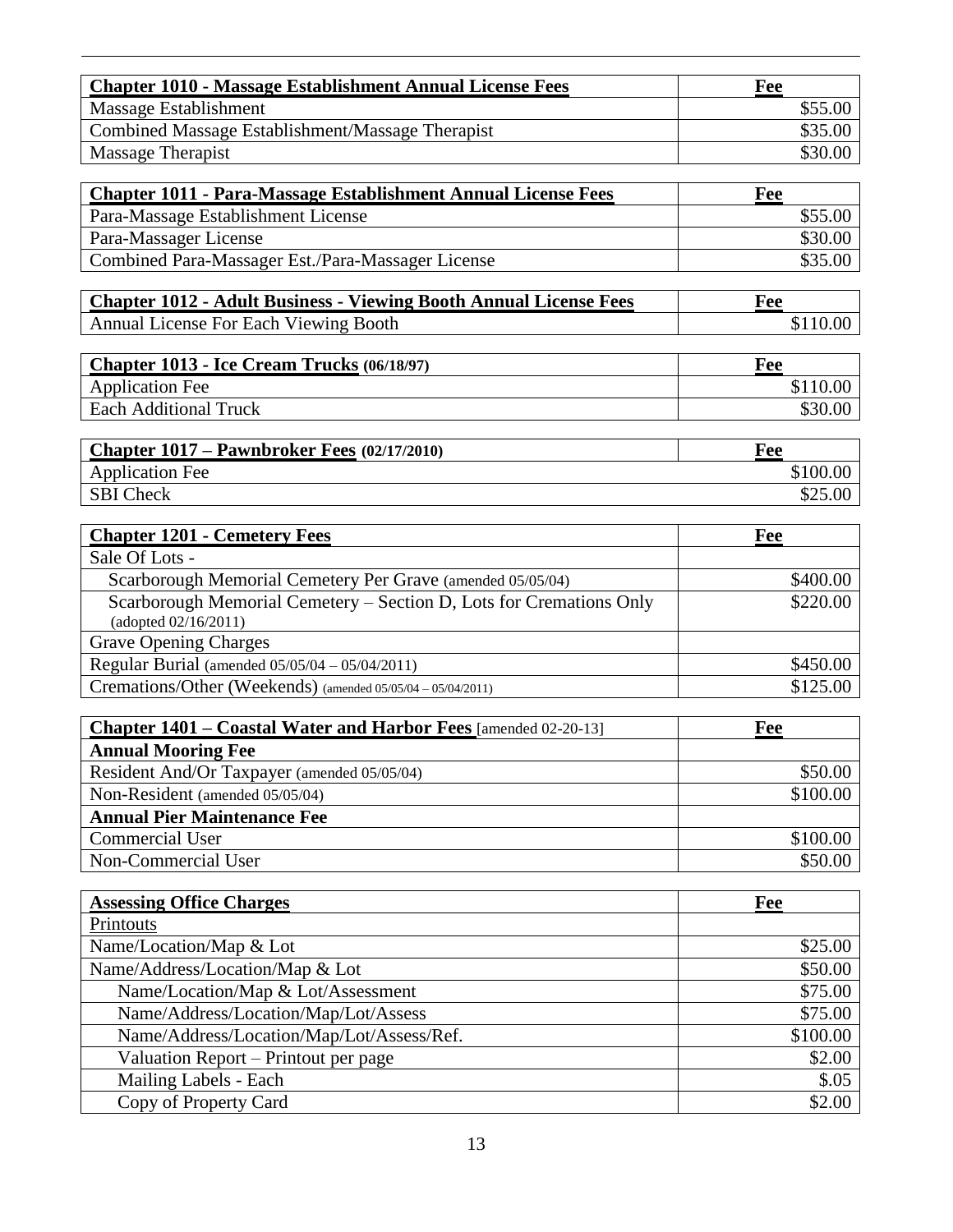| Large Map           | ሐ ፫<br>JD. J |
|---------------------|--------------|
| Reduced Map         | 94.JU        |
| Reduced Set of Maps | \$200.00     |

| <b>Fire Department Fees</b>                                                    |                         |
|--------------------------------------------------------------------------------|-------------------------|
| <b>Fire Department Construction Permit &amp; Plans Review Fees</b>             | Fee                     |
| A Fire Department construction permit is required for any new construction,    |                         |
| or remodeling of existing commercial space, or erection of any temporary       |                         |
| structures for commercial purposes. The permit allows us to review             |                         |
| important information concerning life safety issues, the buildings alarm $\&$  |                         |
| suppression systems, utility connections, heating system information, water    |                         |
| supply, hazardous materials, fire lanes, and a variety of other items prior to |                         |
| the start of construction. (amended $11/05/03$ )                               |                         |
| Minimum Fee                                                                    | \$25.00                 |
| Construction permit fees for all commercial buildings shall be                 | \$0.10 per sq. ft.      |
| Commercial structures include any building that is non-residential, or any     |                         |
| residential complex that has three or more living units.                       |                         |
| Construction permit fees cover the following services:                         |                         |
| Initial conference and fact finding discussion                                 |                         |
| Concept plans review for compliance with local ordinances                      |                         |
| Site Plan review                                                               |                         |
| Construction plans review                                                      |                         |
| Follow-up meetings with contractors, architects, and building owners           |                         |
| Structural building inspections as necessary during construction               |                         |
| One (1) comprehensive alarm system and fire suppression system test to be      |                         |
| scheduled after coordination of reporting information with the Fire            |                         |
| Department, and after all components have been installed to the applicable     |                         |
| codes and pre-tested through to the monitoring company.                        |                         |
| One (1) final Certificate of Occupancy inspection to be scheduled when all     |                         |
| Federal State and Local codes have been met and the building is ready for      |                         |
| occupancy.                                                                     |                         |
| <b>Additional Fire Dept. Construction Permits &amp; Plans Review Fees</b>      |                         |
| Re-inspection of alarm & fire suppression system testing required due to       | \$100.00 first          |
| improper pre-testing, installation, or lack of coordination with the Fire      | occurrence and \$200.00 |
| Department concerning appropriate reporting requirements. (amended             | for second and any      |
| 05/05/04) (amended 05/06/09)                                                   | subsequent occurrence   |
| Re-inspection fee for Certificate of Occupancy (amended 05/05/04)              | \$100.00 first          |
| (amended 05/06/09)                                                             | occurrence and          |
|                                                                                | \$200.00 for second     |
|                                                                                | and any subsequent      |
|                                                                                | occurrence              |
| Commercial Fire Alarm Plan Review & Permit Fee (adopted 05/06/09)              | \$100.00                |
| Commercial Sprinkler System Plan Review & Permit Fee (adopted 05/06/09)        | \$100.00                |
| Blasting Permit Fee (adopted 05/06/09)                                         | \$50.00                 |
| <b>Fire Department Fees</b>                                                    | <b>Fee Per Hour</b>     |
| Aerial / Ladder Truck                                                          | \$150.00                |
| <b>Pumper Truck</b>                                                            | \$125.00                |
| <b>Squad Truck</b>                                                             | \$125.00                |
| Command Van                                                                    | \$100.00                |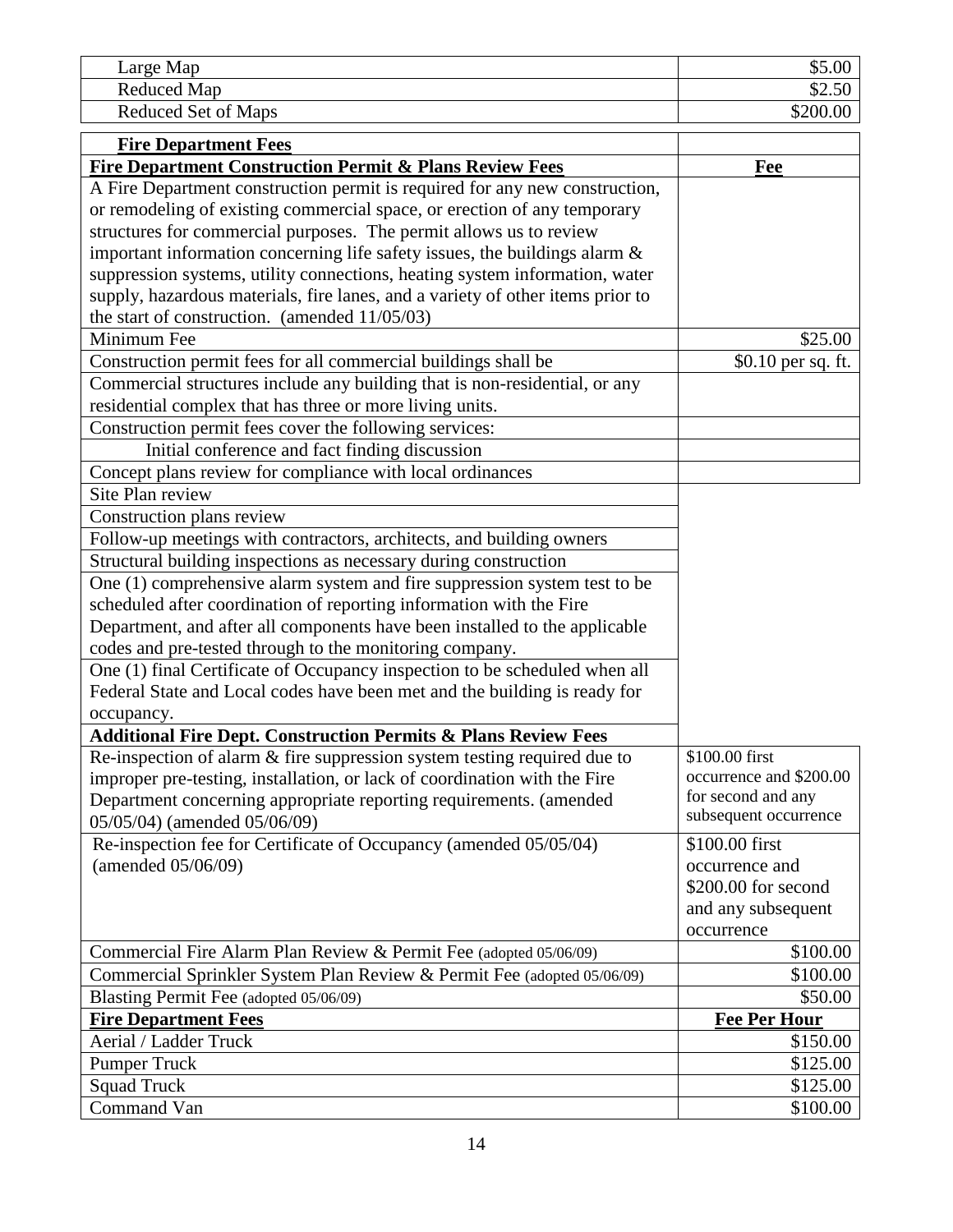| Rescue Unit<br>\$100.00<br>Tank Truck 4 x 4/Marine Rescue Boat (amended 05/07/2014)<br>\$75.00<br>Utility Truck/Chief or Duty Officers SUV (amended 05/07/2014)<br>\$50.00<br>All-Terrain Vehicles (amended 05/07/2014)<br>\$25.00<br>\$45.00<br>Personnel Labor [amended 05/01/2013]<br><b>Fire Department Rescue Charges</b><br>Fee<br><b>Base Rescue Charges:</b><br>Based on bundled rate plan adopted May 1, 2013, these rates shall<br>automatically adjust when and by the same % as those established and<br>approved by the Centers for Medicare & Medicaid Services (CMS).<br>\$523.44 \$533.91<br>Basic Life Support Non-Emergency (adopted 05/01/2013) (amended 05/07/2014)<br>Basic Life Support Emergency (adopted 05/01/2013)(amended 05/07/2014)<br><del>\$523.44</del> \$533.91<br>Advance Life Support Level 1 Emergency (adopted 05/01/2013) |
|-----------------------------------------------------------------------------------------------------------------------------------------------------------------------------------------------------------------------------------------------------------------------------------------------------------------------------------------------------------------------------------------------------------------------------------------------------------------------------------------------------------------------------------------------------------------------------------------------------------------------------------------------------------------------------------------------------------------------------------------------------------------------------------------------------------------------------------------------------------------|
|                                                                                                                                                                                                                                                                                                                                                                                                                                                                                                                                                                                                                                                                                                                                                                                                                                                                 |
|                                                                                                                                                                                                                                                                                                                                                                                                                                                                                                                                                                                                                                                                                                                                                                                                                                                                 |
|                                                                                                                                                                                                                                                                                                                                                                                                                                                                                                                                                                                                                                                                                                                                                                                                                                                                 |
|                                                                                                                                                                                                                                                                                                                                                                                                                                                                                                                                                                                                                                                                                                                                                                                                                                                                 |
|                                                                                                                                                                                                                                                                                                                                                                                                                                                                                                                                                                                                                                                                                                                                                                                                                                                                 |
|                                                                                                                                                                                                                                                                                                                                                                                                                                                                                                                                                                                                                                                                                                                                                                                                                                                                 |
|                                                                                                                                                                                                                                                                                                                                                                                                                                                                                                                                                                                                                                                                                                                                                                                                                                                                 |
|                                                                                                                                                                                                                                                                                                                                                                                                                                                                                                                                                                                                                                                                                                                                                                                                                                                                 |
|                                                                                                                                                                                                                                                                                                                                                                                                                                                                                                                                                                                                                                                                                                                                                                                                                                                                 |
|                                                                                                                                                                                                                                                                                                                                                                                                                                                                                                                                                                                                                                                                                                                                                                                                                                                                 |
|                                                                                                                                                                                                                                                                                                                                                                                                                                                                                                                                                                                                                                                                                                                                                                                                                                                                 |
|                                                                                                                                                                                                                                                                                                                                                                                                                                                                                                                                                                                                                                                                                                                                                                                                                                                                 |
| \$807.53 \$823.68<br>(amended 05/07/2014)                                                                                                                                                                                                                                                                                                                                                                                                                                                                                                                                                                                                                                                                                                                                                                                                                       |
| Advance Life Support Level 2 Emergency (adopted 05/01/2013)                                                                                                                                                                                                                                                                                                                                                                                                                                                                                                                                                                                                                                                                                                                                                                                                     |
| $$1,145.75$ \$1,168.67<br>(amended 05/07/2014)                                                                                                                                                                                                                                                                                                                                                                                                                                                                                                                                                                                                                                                                                                                                                                                                                  |
| <b>Additional Rescue Charges:</b>                                                                                                                                                                                                                                                                                                                                                                                                                                                                                                                                                                                                                                                                                                                                                                                                                               |
| Mileage (adopted 05/07/2014)<br>\$8.86 \$9.04                                                                                                                                                                                                                                                                                                                                                                                                                                                                                                                                                                                                                                                                                                                                                                                                                   |
| \$125.00<br>No Transport (amended 05/05/04)(amended 05/06/09)(amended 01/18/12)                                                                                                                                                                                                                                                                                                                                                                                                                                                                                                                                                                                                                                                                                                                                                                                 |
| Paramedic Intercept Fee (05/21/2008)<br>\$300.00                                                                                                                                                                                                                                                                                                                                                                                                                                                                                                                                                                                                                                                                                                                                                                                                                |
| Fees are set by State Statutes - pursuant to Title 22, Health and Welfare,                                                                                                                                                                                                                                                                                                                                                                                                                                                                                                                                                                                                                                                                                                                                                                                      |
| subtitle 2, §1711, pertaining to <i>Fees charges</i> , and as amended from time to                                                                                                                                                                                                                                                                                                                                                                                                                                                                                                                                                                                                                                                                                                                                                                              |
| time. (adopted $05/07/2014$ )                                                                                                                                                                                                                                                                                                                                                                                                                                                                                                                                                                                                                                                                                                                                                                                                                                   |
| <b>Chapter 1015 - Food Handlers Registration Fee</b><br>(adopted 05/03/06)(amended 05/21/08)(amended 05/05/2010)                                                                                                                                                                                                                                                                                                                                                                                                                                                                                                                                                                                                                                                                                                                                                |
| Food handlers Registration Fee - Year Round Business<br>\$220.00                                                                                                                                                                                                                                                                                                                                                                                                                                                                                                                                                                                                                                                                                                                                                                                                |
| Seasonal, catering and in-home food handlers                                                                                                                                                                                                                                                                                                                                                                                                                                                                                                                                                                                                                                                                                                                                                                                                                    |
| [Seasonal - 6 months or less]<br>\$110.00                                                                                                                                                                                                                                                                                                                                                                                                                                                                                                                                                                                                                                                                                                                                                                                                                       |
|                                                                                                                                                                                                                                                                                                                                                                                                                                                                                                                                                                                                                                                                                                                                                                                                                                                                 |
| Chapter 1016 - Garage/Yard Sale (adopted 03/07/2007)<br>Fee                                                                                                                                                                                                                                                                                                                                                                                                                                                                                                                                                                                                                                                                                                                                                                                                     |
| Garage/Yard Sale Permit<br>$$5.00$ per sale                                                                                                                                                                                                                                                                                                                                                                                                                                                                                                                                                                                                                                                                                                                                                                                                                     |
|                                                                                                                                                                                                                                                                                                                                                                                                                                                                                                                                                                                                                                                                                                                                                                                                                                                                 |
| Horse Beach Permit (per rider) (adopted 10/02/02)<br>Fee                                                                                                                                                                                                                                                                                                                                                                                                                                                                                                                                                                                                                                                                                                                                                                                                        |
| \$20.00<br>All Permits (amended 05/06/09; amended 09/16/09)                                                                                                                                                                                                                                                                                                                                                                                                                                                                                                                                                                                                                                                                                                                                                                                                     |
| <b>Interest Penalties (adopted 05/02/2007)</b><br><b>Penalty</b>                                                                                                                                                                                                                                                                                                                                                                                                                                                                                                                                                                                                                                                                                                                                                                                                |
| Interest on fees, charges or payments owed to the Town which are more than<br>1.5% per month                                                                                                                                                                                                                                                                                                                                                                                                                                                                                                                                                                                                                                                                                                                                                                    |
| 30-days past due                                                                                                                                                                                                                                                                                                                                                                                                                                                                                                                                                                                                                                                                                                                                                                                                                                                |
| Miscellaneous Fees (adopted 05/03/05) (amended 02/15/06)<br>Fee                                                                                                                                                                                                                                                                                                                                                                                                                                                                                                                                                                                                                                                                                                                                                                                                 |
| Marriage Ceremonies Performed (amended 02/15/06)<br>\$50.00                                                                                                                                                                                                                                                                                                                                                                                                                                                                                                                                                                                                                                                                                                                                                                                                     |
| Miscellaneous Administrative Fees - Town Clerk's Office (amended 05/06/09)<br>\$15.00                                                                                                                                                                                                                                                                                                                                                                                                                                                                                                                                                                                                                                                                                                                                                                           |
| Replacement Fee for all Applications and Licenses/Permits                                                                                                                                                                                                                                                                                                                                                                                                                                                                                                                                                                                                                                                                                                                                                                                                       |
| \$5.00<br>(adopted 05/04/2011)                                                                                                                                                                                                                                                                                                                                                                                                                                                                                                                                                                                                                                                                                                                                                                                                                                  |
| Genealogy / Research $-$ \$3.00 per name, whether or not a record is found,                                                                                                                                                                                                                                                                                                                                                                                                                                                                                                                                                                                                                                                                                                                                                                                     |
|                                                                                                                                                                                                                                                                                                                                                                                                                                                                                                                                                                                                                                                                                                                                                                                                                                                                 |
| this includes a photocopy. For an attested copy, the fee is as set by the State                                                                                                                                                                                                                                                                                                                                                                                                                                                                                                                                                                                                                                                                                                                                                                                 |
| of Maine Office of Vital Records.<br>Dog License Late Fee $-$ Upon receipt of the rabies certificate(s) from the                                                                                                                                                                                                                                                                                                                                                                                                                                                                                                                                                                                                                                                                                                                                                |

register their dog(s) within 10-days. If a resident fails to license their dog(s)  $$25.00$  per dog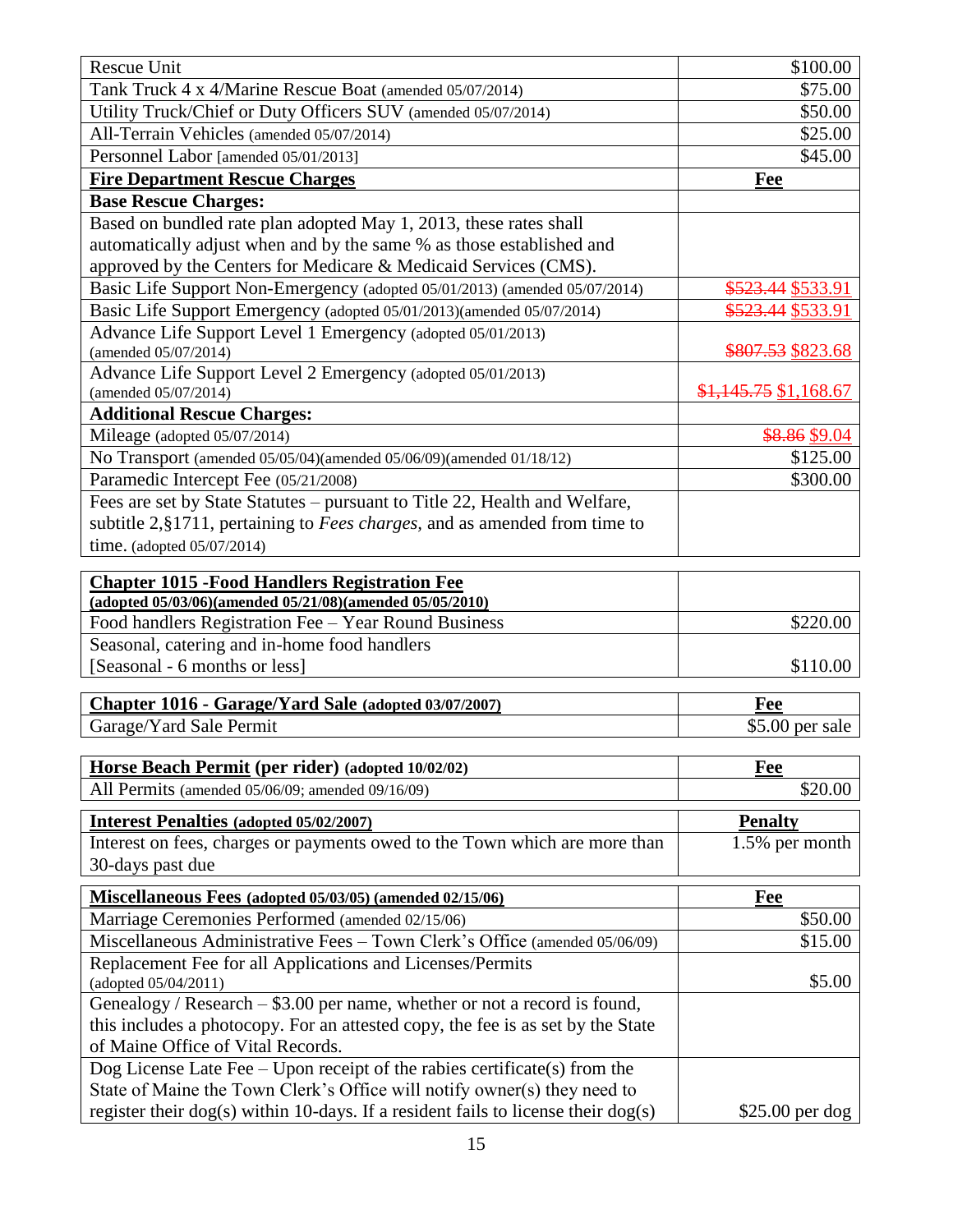| within 10-days of notification from the Town Clerk's Office a late fee will be |         |
|--------------------------------------------------------------------------------|---------|
| charged for each dog. $(05/21/2008)$ (amended $05/07/2014$ )                   |         |
| Non-sufficient Funds (adopted 05/07/2014)                                      | \$30.00 |

| Notary Fee (amended 3/6/96; 05/05/04; 05/21/2008)     | Fee                   |
|-------------------------------------------------------|-----------------------|
| First 3-pages                                         | \$10.00               |
| Any Documents more than 3-pages                       | 15.00                 |
| <b>Photocopies</b>                                    | Fee                   |
| Single Sheets - Their Original                        |                       |
| $8\frac{1}{2}$ x 11 Regular, each copy                | \$0.25                |
| $8\frac{1}{2}$ x 14 Legal, each copy                  | \$1.00                |
| 11 x 17 Ledger, each copy                             | \$1.50                |
| Photocopies (amended 3/6/96)                          | Fee                   |
| Single Sheets - Our Document                          |                       |
| 8 1/2 x 11 or 14 or 17, first page                    | \$2.00                |
| <b>Each Additional Page</b>                           | \$0.50                |
| Maps, each copy                                       | \$5.00                |
| Meeting DVD [Copying]                                 | \$25.00               |
| Electronic Responses to Requests (adopted 05/07/2014) | $$15.00$ per hour [or |
|                                                       | any part thereof      |

| Fee                |
|--------------------|
|                    |
| \$43.90            |
| $$46.35$ per every |
| four hours         |
|                    |
|                    |
| \$12.00            |
| \$1.50             |
|                    |
| \$3.00             |
|                    |
| \$12.00            |
| \$15.00            |
|                    |

| <b>Public Works Department Charges</b>        | Fee |
|-----------------------------------------------|-----|
| Fee for Building Coordination Form (05/05/04) |     |

| Voter Registration Fees (amended 09/06/2006)                               | Fee |
|----------------------------------------------------------------------------|-----|
| Fees are as set by the Secretary of State's Office pursuant to Title 21-A, |     |
| Section 2, §4, Fees, and as amended from time to time.                     |     |

| <b>Vehicle Registration Fee</b>                                            | Fee |
|----------------------------------------------------------------------------|-----|
| Fees are set by the Secretary of State's Office, Department of Motor       |     |
| Vehicles pursuant to Title 29-A, Subchapter 2 §, Fees, and as amended from |     |
| time to time. [amended $05/02/2012$ ]                                      |     |

Vote: 5 Yeas. 2 Nays [Councilors Hayes and St. Clair].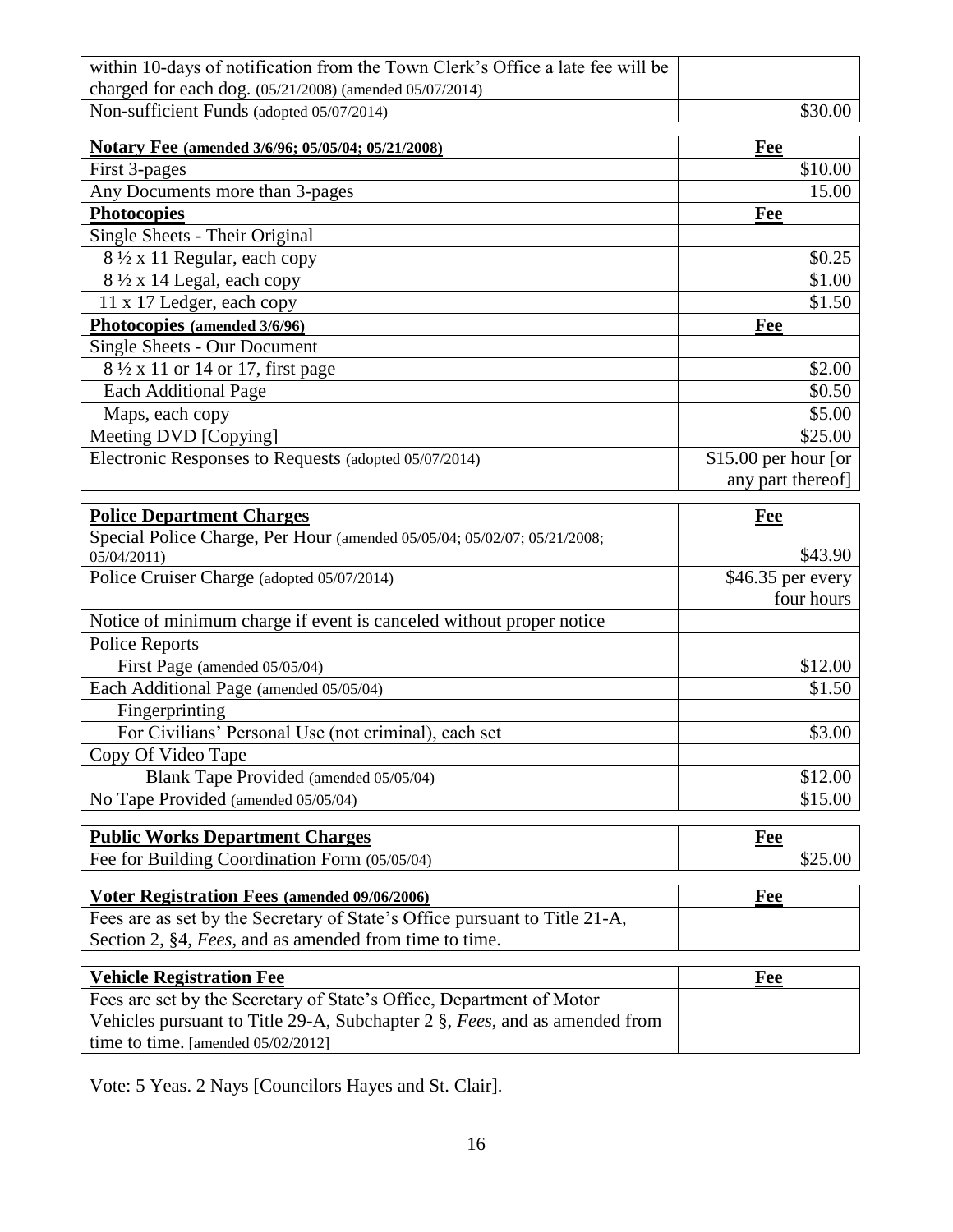### **Item 9. Standing and Special Committee Reports and Liaison Reports.**

- Councilor Babine listed the dates for upcoming Finance Committee meetings which will be posted on the Town's Website. As the School Board Liaison he would be attending its upcoming meeting.
- Councilor Donovan also spoke on the Finance Committee meetings. He noted that he had attended the US Fish and Wildlife meeting last week and they were impressed with the efforts that the Town has made relating to the Piping Plovers.
- Councilor Caterina noted there would be a Long Range Planning Committee meeting on Friday, April  $3^{rd}$  at 8:00 a.m.; the Legislation Policy meeting would be held on Wednesday, April 8<sup>th</sup> in Augusta and the Conservation Commission would be meeting next week.
- Councilor St. Clair noted that the Ordinance Committee meeting is scheduled for Tuesday, April 21<sup>st</sup> at 9:30 a.m. here at Town Hall.
- Councilor Blaise gave an update on the Planning Board.
- Councilor Hayes gave an update on the Senior Advisory Board and on the Transportation Committee.
- Councilor Chair Holbrook gave an update on the Historic Preservation Committee, noting that the final meeting would be held on April  $17<sup>th</sup>$ . She also gave an update on the Housing Alliance April 16<sup>th</sup> at 6:30 p.m. and the Appointments Committee would meet prior to the May 6<sup>th</sup> Town Council meeting.

### **Item 10. Town Manager Report.** Thomas J. Hall, Town Manager, gave the following updates:

- The proposed FY2016 Municipal/School Budget as well as the presentation from this evening would be posted to the town's webpage as soon as possible.
- Manager Communications would be back on track now that the budget has been compiled and presented.
- The Policy for Tax Acquired Property had been updated and he has had contact with a few individuals and would we updating the Town Council soon.
- The School would be Hosting Community Forum on Thursday, April  $30<sup>th</sup>$  at 4:30 p.m. at Wentworth café and urged everyone who has not attended to do so.
- The Community Chamber Annual Dinner would be held on Tuesday, May 19<sup>th</sup> at 5:30 p.m. at Piper Shores.
- There were Piping Plovers seen on Pine Point Beach today.

# **Item 11. Council Member Comments.**

- Councilor Hayes felt this budget season would be challenging and encouraged the public to be engaged in the process and to ask a lot of questions – What do you want us to do for your community?
- Councilor Blaise thanked the Town Manager and the Superintendent for their presentation adding there is still a lot of work yet to be done to come up with a reasonable budget.
- Councilor St. Clair thank the Finance Director and School Business Manager for their work. She noted that Portland Pie is donating a portion of the proceeds on Monday, April  $16<sup>th</sup>$  from 5:00 to 9:00 p.m. to the Library in honor of National Library Week. She thanked the School Board and the town staff for all their work they had done on the FY2016 Budget.
- Councilor Caterina thanked the School Board, the Superintendent and the Town Manager in working with both Finance Committees. She went on to mention the Backpack Program that is offered through the school lunch program – there are over 100 students who go hungry and the program is in need of monetary donations as well as food donations – for more information, please contact Judy Campbell through the School Department. The Academic Decathlon won